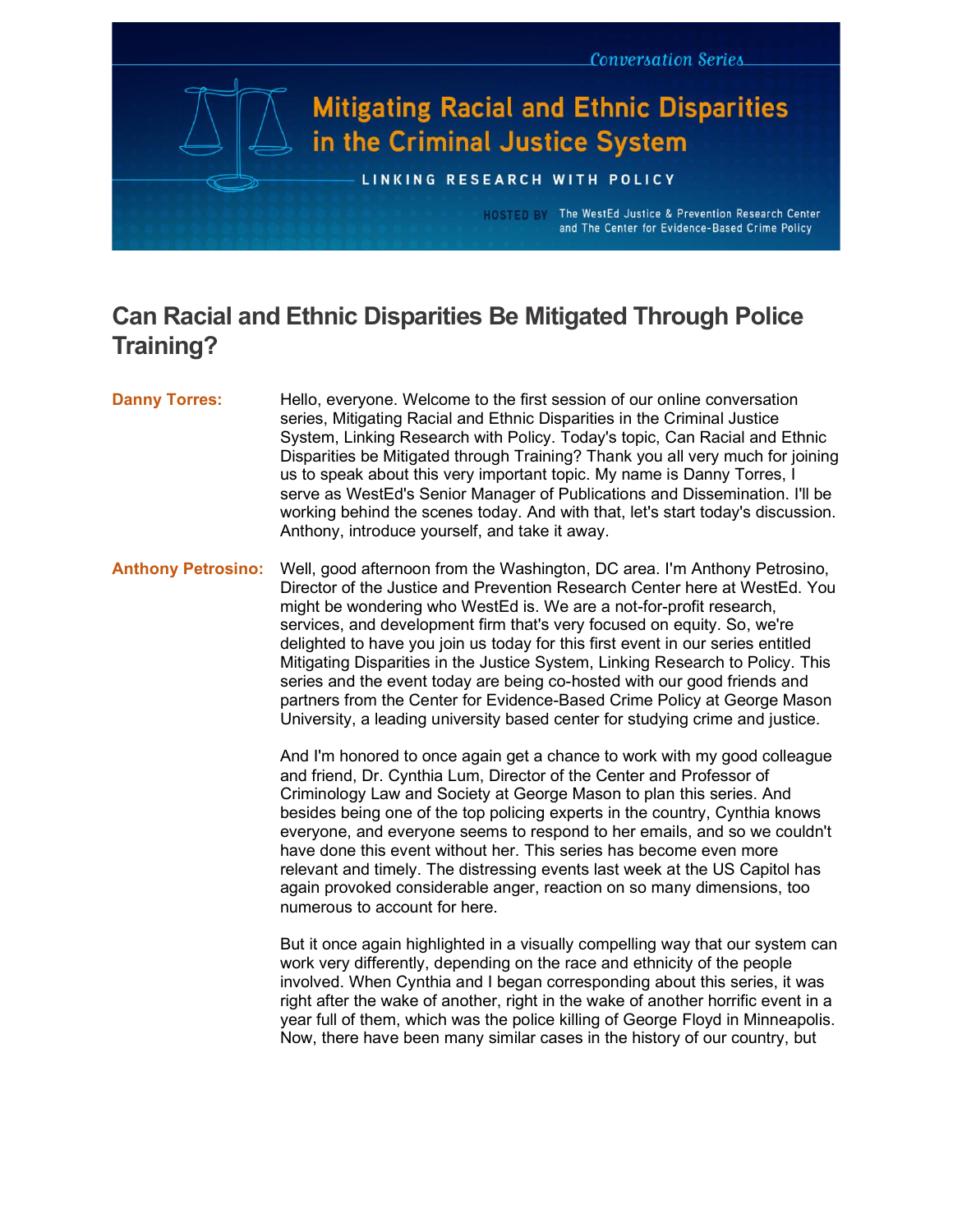that eight and a half minute video provoked outrage around the nation, and indeed the world.

And it led to a series of proposed reforms on how to address equity and fairness. And when it comes to policing, and particularly policing communities of black and brown persons, one of the more common responses in the wake of the George Floyd killing and other similar incidents, and the concerns about biases in policing, is to address police training. If we can only train the police better, give them different kinds of training, more training, we can increase fairness and equity in the system. Several jurisdictions in the United States have now passed laws addressing police training, and many more considering bills to do so.

Following the Floyd case, Iowa passed a law that requires annual anti-bias and de-escalation training for law enforcement. Pennsylvania now mandates training for police officers on trauma informed care, use of force, deescalation, and recognizing the signs of child abuse and childhood trauma. Minnesota now mandates all peace officers get the de-escalation training for situations that could turn volatile. The Arkansas governor just signed, or signed in the light of the Floyd case, signed an executive order to create a police task force to deal with police training, certification, and standards. And one purpose of the task force is to study and review recommended means for enhancing the trust of law enforcement.

These are just a few of the jurisdictions that are addressing police training through legislation. But does any of this work to reduce biases and disparities in policing? Fortunately, today we have the right panel together to discuss the effectiveness of these approaches. We are delighted to have four of the leading research and policy practice experts together, along with Cynthia. You can read more in the bios that have been posted about each of these folks.

I could spend the rest of our time together introducing them. But briskly, our four speakers today include Tracey Meares, who is the Walton Hale Hamilton Professor at Yale Law School and a founding director of the Justice Collaboratory at Yale. Lorie Fridell is a Professor in the Department of Criminology at the University of South Florida. We're also joined by Robin Engel, Professor of Criminal Justice at the University of Cincinnati and also Director of the International Association of Chiefs of Police and University of Cincinnati Center for Police Research and Policy. Tarrick McGuire is the Deputy Chief of Police with the Arlington Texas Police Department, a leading policy and practice, a leading policy and practice figure in police innovation. He works in a department that serves 400,000 citizens in a city located between Fort Worth and Dallas. I will now turn it over to Cynthia to begin the panel discussion.

**Cynthia Lum:** Okay, thank you so much, Anthony, for that introduction and for your partnership and WestEd's work, I really appreciate it. I also wanna welcome everybody and our distinguished panel to our discussion series. Both WestEd and CBCP, as research organizations, really hope to prompt ideas about how to strengthen research and analysis in this important area as we really need more evaluation and measurement, exploring the impacts of interventions on justice disparities and perceptions of disparities. It's my hope that we can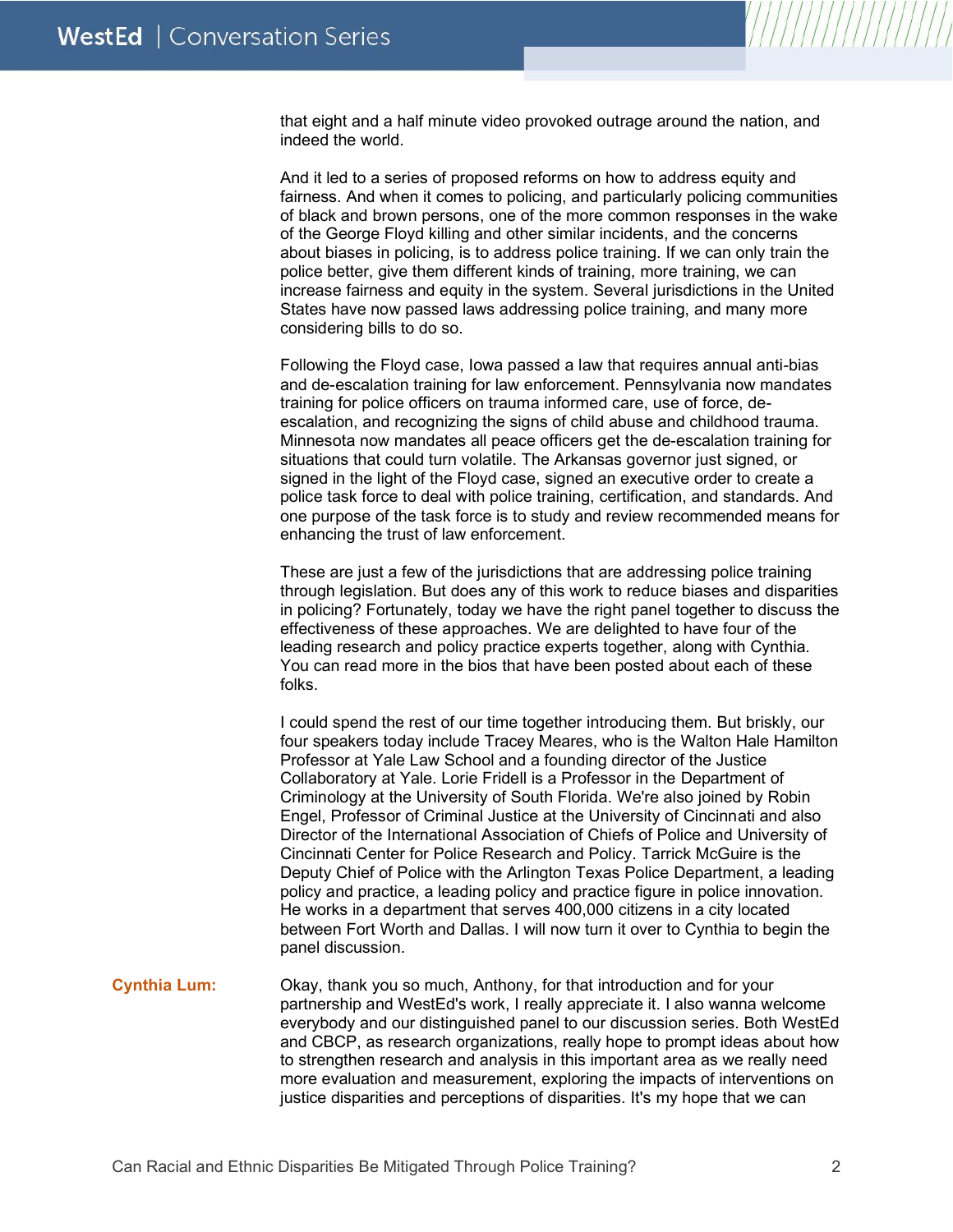keep this discussion going with this conversation series, and also generate ideas for new avenues for research and research translation.

As Anthony pointed out, reformers and the police have been focused on whether training and new approaches to policing can mitigate racial and ethnic disparities. Each of our panelists are experts in the many types of training that have been suggested that could improve policing and community interactions and address fairness and legitimacy in police activities. So, I'd like to start with Professor Meares with regards to training on procedural justice, which really during the 2000's became a much advocated aspect of community policing. What is this type of training, and what do we know so far from research about its effects?

**Tracey Meares:** Hi everybody. Thank you, Anthony, Cynthia, for the introduction, happy to be with everyone today. Before I answer that question, I need to say a couple of things because we're gathered to discuss research concerning policy interventions pertinent to mitigation of racial disparities. And of course, that, the fact that there's extensive evidence that black, brown, and indigenous people in this country are much more likely to engage with, be processed by, ultimately punished by various components of the criminal legal system and the authorities who lead and comprise them, is a critically important issue.

> We also have to have a caution about that because just as important as the disparity issue, it's also the fact that too many people are caught up in the system because we have decided, either explicitly or as a result of no plan at all, really, to pursue a path in which plan, with safety for the public depends upon carceral logic. And I think theory is clear that this approach is neither necessary nor optimal. We can pursue safety without having to invest our resources primarily into the face of the state concerned with force. And I think a first step to doing that is to listen to what the people who feel the brunt of violence in their neighborhoods and the state's response to that problem, often armed, general purpose first responders, tell us about what they need to feel safe.

I start with that point because a key principle of procedural justice, which I've studied for almost two decades, is about providing people with voice. Listening to their perspective, seeking their input for policy, making sure that specific interactions with authorities provide them with an opportunity to share their side of the situation. Procedural justice is a theory of social psychology. It's concerned with how people come to conclusions about the fairness of legal authorities such as police, judges, and other actors. But to be clear the theory generalizes well beyond the criminal legal system and those who act in it.

And those of us who work in this area are concerned with legitimation. When and how people engage and cooperate with authorities, follow laws and rules. The research shows that procedural justice is a key component in public legitimacy. Our research shows that four factors matter in addition to voice. People care about fairness of decision-making by authorities. With respect to decision-making fairness, people look to a dish of decision-maker neutrality, objectivity, factuality, transparency. People care about being able to assess the motives of the decision-makers that they're dealing with. And they want to be treated with dignity and respect.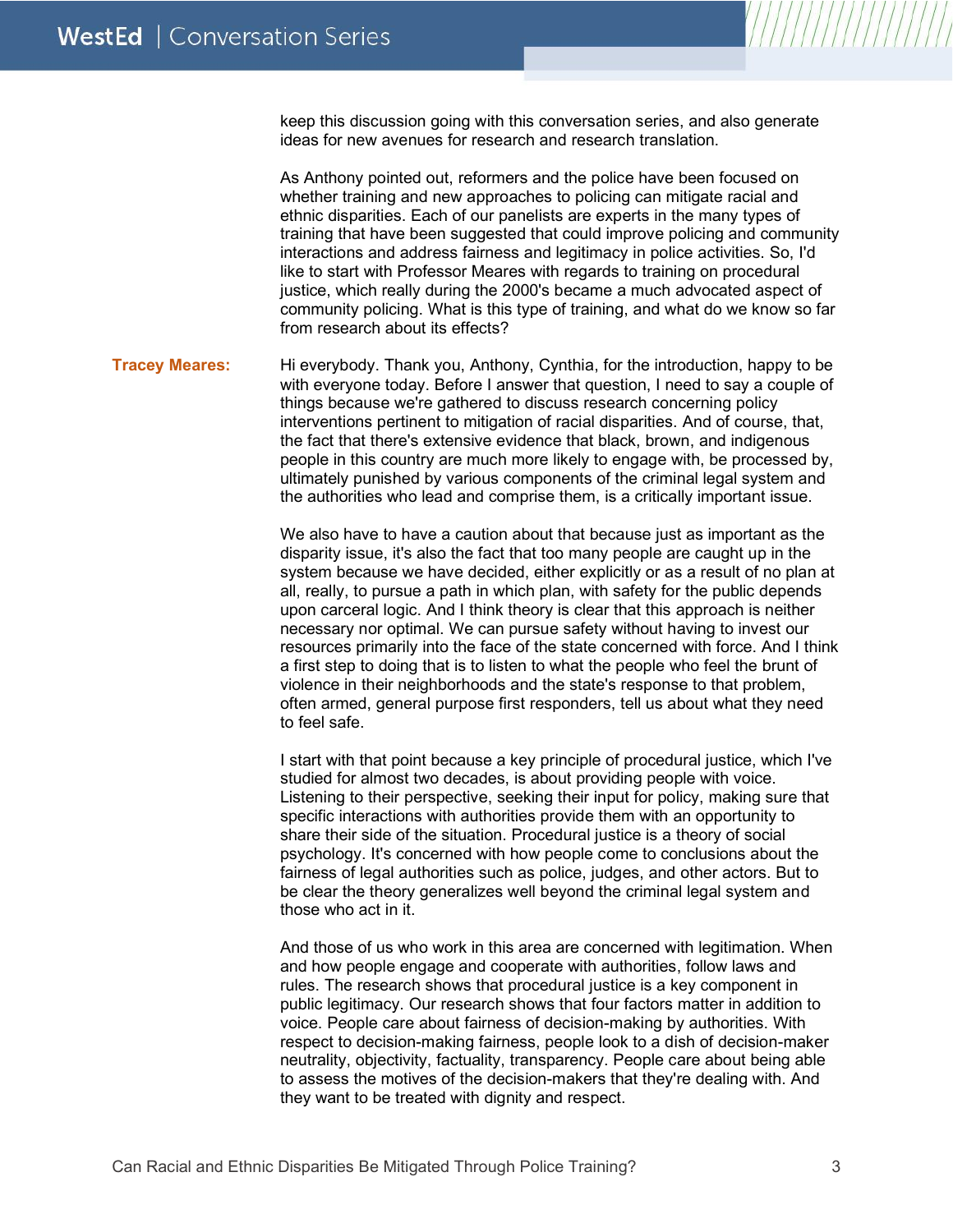One example of all of this is that in an interaction with a member of the public, a legal authority could take the time to explain what they're doing, and to help the person that they're dealing with ascertain whether the motivations of that authority is sincere, benevolent, well-intentioned. Basically, members of the public want to believe that the authorities that they're dealing with believe that they count. Now, based on this research, Tom Tyler and I collaborated with police trainers in Chicago eight years ago to develop a prototype procedural justice training comprising about 16 hours.

The first full day was addressed to the theory that I just explained, with an emphasis on history. The ways in which past actions of police in Chicago had actually undermined public legitimacy. That day wrapped up with tying ideas about procedural justice, commission, and core values of the department. The second day of training we called tactical mindset. The point of day two was to involve members of the force in implementation of day one theory. The thinking here was that mere understanding of the theory wouldn't necessarily lead to behavior change.

And for any of this training to matter, behavior change in the field is critical. Do we have any research on evidence about behavior change? Yes, we do. A recent study published in April of 2020 by Wood, Papachristos, and Tyler and the proceedings of the National Academy of Sciences, one of the leading premier journals peer review, demonstrates a clear behavioral impact of the Chicago procedural justice training on both complaints about use of force, 10% reduction, and use of force itself, a 6.5% reduction over two years. And that finding published in PNAS reflects one found in a much smaller sample in Seattle by Owens and Weisberg on similar procedural justice training.

Now, because the Chicago sample is so large, over 8,000 officers, the study is a critically important demonstration. But the study is not actually an assessment of reduction of racial disparities as such. Now, with respect to that point, however, I take you back to the comments I made at the outset of my remarks because reduction of disparities, of course, cannot be, in my view, merely our only goal. There are many ways to reduce racial disparities, and not all of them are actually aimed at enhancing public legitimacy and fairness. The next major study on procedural justice training I think we could point to is the National Initiative for Building Trust and Justice. That study focused on rolling out improved versions of the Chicago training in six cities, Fortworth, Gary, Minneapolis, Pittsburgh, and Stockton.

That study actually included an additional training component focused on the mind sciences about which you will hear in a moment. And that study has also been assessed in terms of behavioral impacts. I can refer you to a study by the Urban Institute on that. And hopefully we can have a chance to talk more about research, which is burgeoning in the last three or four years. Thanks.

**Cynthia Lum:** Thank you, Professor Meares. Professor Fridell, many are looking towards implicit bias training, as Professor Meares alluded to, as a game changer with regards to mitigating disparity in policing. Can you tell us a little bit more about this type of training, and what we know so far from research related to it?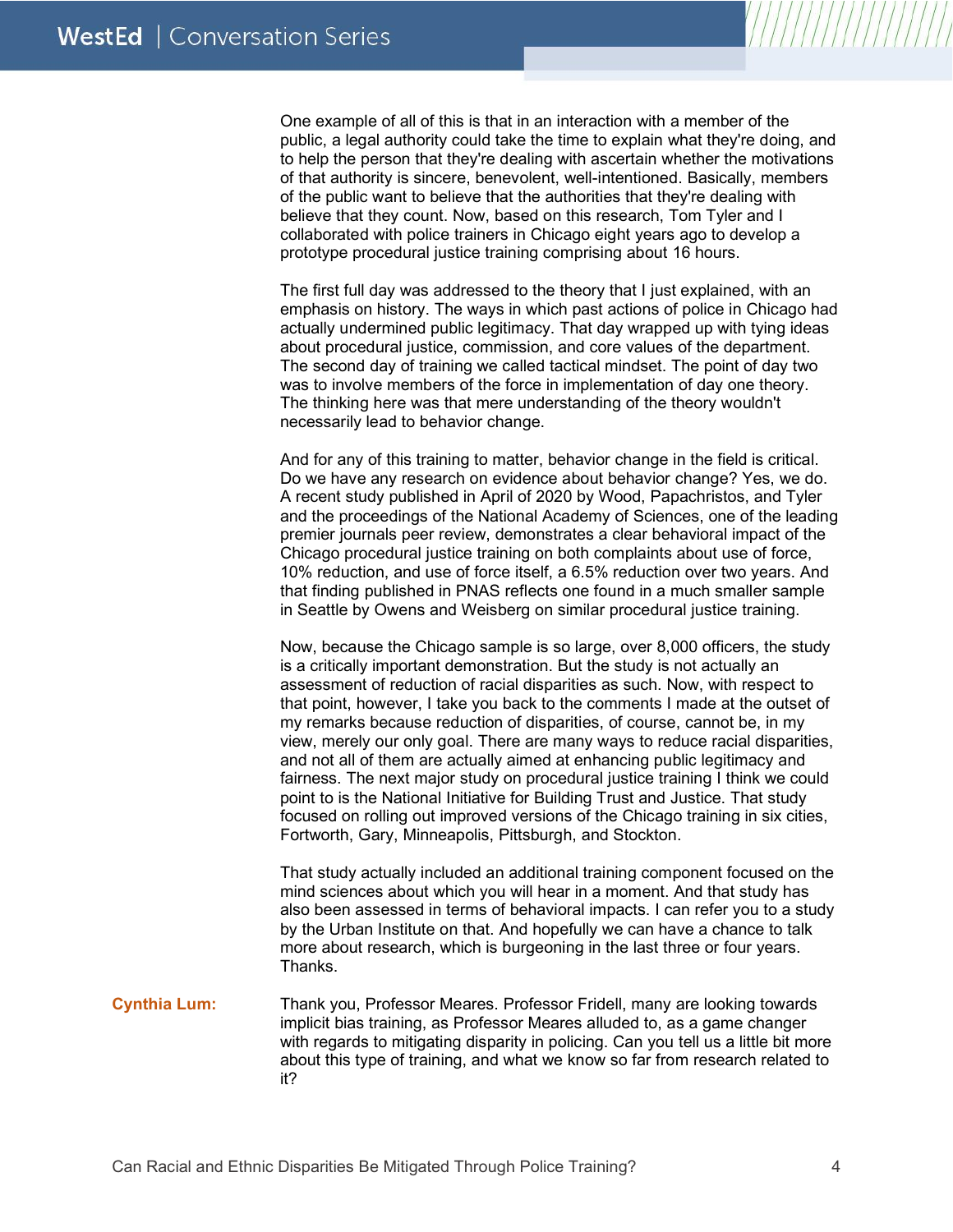**Lorie Fridell:** Thank you, Cynthia. And let me start by saying, I'm very pleased to be a part of this discussion on Disparities in Criminal Justice and to be on a panel with such distinguished colleagues. So yeah, let me start by describing implicit bias and implicit bias training, here after IBT. So, regarding implicit bias, we link individuals to stereotypes associated with their groups. This is not based on animus and hostility towards those groups. These stereotypes can impact on our perceptions and on our behaviors. This can happen outside of our conscious awareness, even in well-intentioned people who at the conscious level reject biases, stereotypes, and prejudice.

> So well-constructed, science based IBT does three things. One, makes trainees aware of the biases that they may not know they have. Two, provides them with the motivation to produce impartial behavior. And three, equips them with the strategies to do just that. And indeed Cynthia, there is a considerable body of science related to this training, and I'm gonna point out where we have consensus and where we do not. There's virtually no debate in the scientific community that implicit bias exists. There are mixed findings from research that attempts to assess the impact of implicit bias on behavior.

> And this is of course critically important in the context of discussing how to reduce disparities in criminal justice because if the implicit biases in our head do not impact on our behavior, we need not be concerned. So again, the findings are mixed. Now, obviously I have come down on the side of the science that shows impact, or I wouldn't have produced an implicit bias training program. But this is certainly an area that requires more research. But when I reflect back on the mixed results with different methods and measures, maybe it's not whether implicit bias impacts on behavior, but under what circumstances.

> Now, still focusing on the science undergirding this training, I mentioned that one of the key elements of the training is providing attendees with strategies to produce impartial behavior. And these debiasing techniques are geared toward either reducing or managing biases. Let me start by saying it is very difficult to reduce biases. The techniques to reduce biases require long-term commitments to produce change. More immediate and more accessible are techniques to manage our biases. And for this, the attendees need to learn how to recognize and monitor their implicit associations and thwart their impact on behavior.

> Now, since there are mixed studies regarding the debiasing techniques, of course, a program should only be transmitting the debiasing techniques that have supportive science. Let me turn to the evaluation research evaluating the effectiveness of IBT. And I'm gonna distinguish between the findings regarding the impact of IBT on knowledge, attitudes, beliefs and intentions, and behavior. The research is fairly consistent documenting the positive effects of IBT on knowledge, attitudes, beliefs, and intentions. This has been documented in general audiences, and by that, I mean beyond criminal justice personnel, but also documented in police audiences.

> And this was found in a study by Rob Worden and fellow panelist, Robin Engel, when they evaluated the implementation of IBT with the NYPD. The police who were trained compared to the control group were, among other things, more concerned about discrimination as a social problem, more likely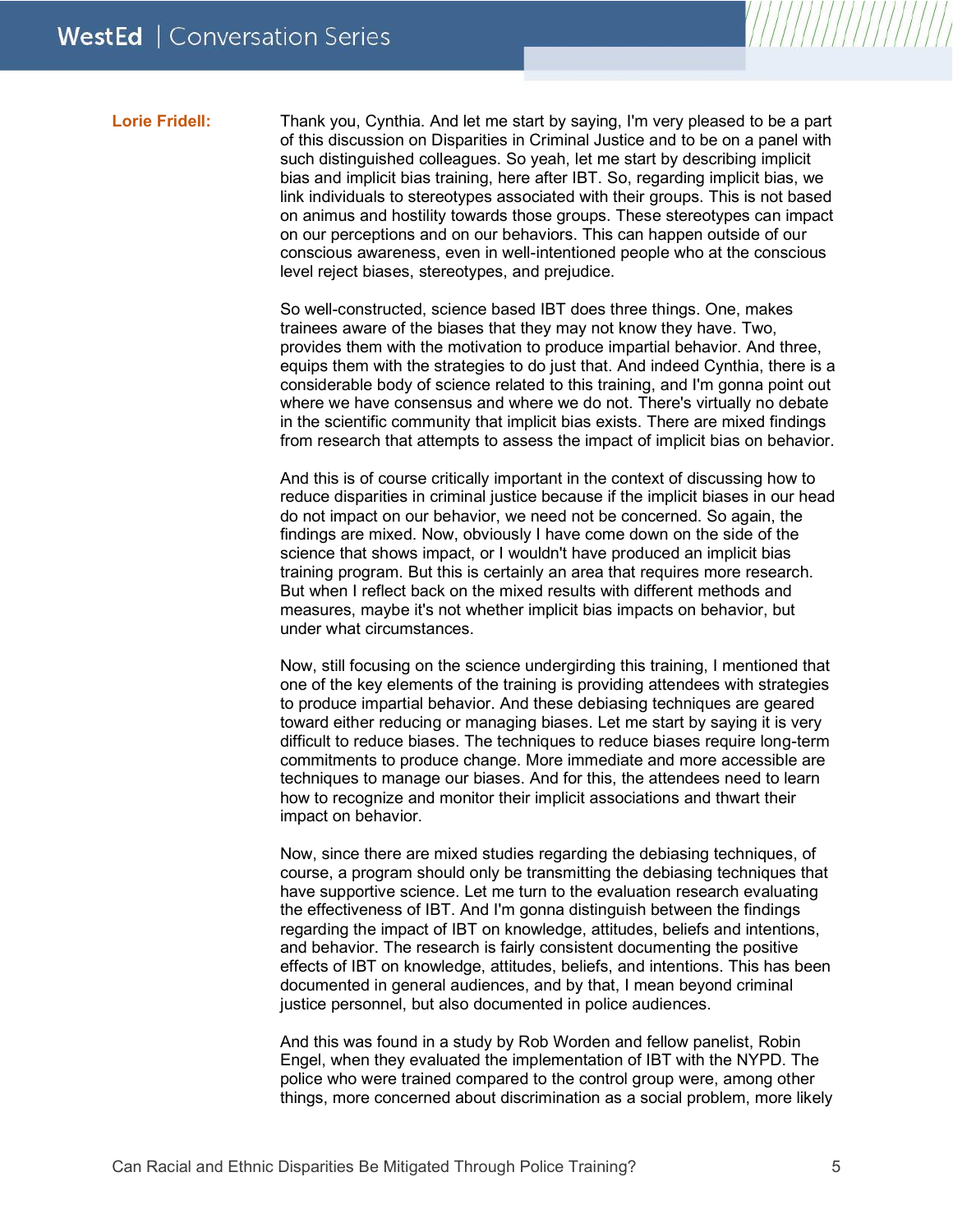to recognize bias policing as a legitimate concern of the public, less likely to believe that only racist officers engage in bias policing, and in very large proportions, the trained officers committed to utilizing the skills for producing impartial behavior.

Now, the research findings are mixed when we look at the evaluations of the impact of IBT on behavior. And indeed, we've got a lot of researchers in the audience, they will recognize that this is a much more endeavor. Now, although this body of research is mixed, it does include studies documenting the impact of reductions in bias behavior as a result of IBT. Just as one example, science departments who were randomly assigned, excuse me, academic departments. Academic departments that were randomly assigned to receive IBT or not, the science programs that received the IBT training were significantly more likely to hire women and minorities compared to the control departments.

Now, the Worden, Engel study did not find evidence that IBT impacted on police disparities on the streets of New York. And the research pointed to two possibilities. One, maybe the training did not impact on behavior, or two, maybe the study did not detect the impact of the training on behavior. And in fact, regarding the second, the researchers commented on the challenges of detecting an impact on disparities, and they wrote, "Estimating the effect of a single training curriculum on officer's decisions may well be akin to finding the proverbial needle in a haystack."

But let me finish, because when we're speaking about whether IBT works, let me highlight a very common myth. It's based on valid science, but the science is misapplied to IBT. The critics of IBT point to legitimate research that shows how many lab administered interventions, designed to reduce or eliminate bias, fail. But then these credits misapply the science to IBT training, claiming that it can't possibly succeed. Well again, the main purpose of IBT is not to eliminate bias, but rather to promote awareness of bias and provide the trainees with the motivation and strategies they need to manage and interrupt it, and of course, the key outcomes that we pursue: changes in attitudes, knowledge, beliefs, and of course, behavior.

- **Cynthia Lum:** Okay. Thank you very much, Professor Fridell. Professor Engel, a great deal of a recent discussion is focused not just on police-community relationships, but also police accountability to disparate uses of force. Some have looked towards de-escalation training to offer an approach to reduce use of force more generally. Can you tell us a little bit about this type of training and what we know from the research in this area?
- **Robin Engel:** Great, well, thank you, Cynthia, and to my fellow panelists, and welcome to all of you, practitioners and researchers, funders that are listening today. My perspective on this is both from a practitioner and a researcher. In 2015, we had an officer involved shooting at the University of Cincinnati and a tragic incident where there was a loss of life of an unarmed black male at the hands of a white UCPD patrol officer in the area slightly off-campus, and I took over the UCPD and implemented a lot of reforms. And when I did that, one of the things that I wanted to look at very specifically was changes in our use of our force policy and changes in our use of force training.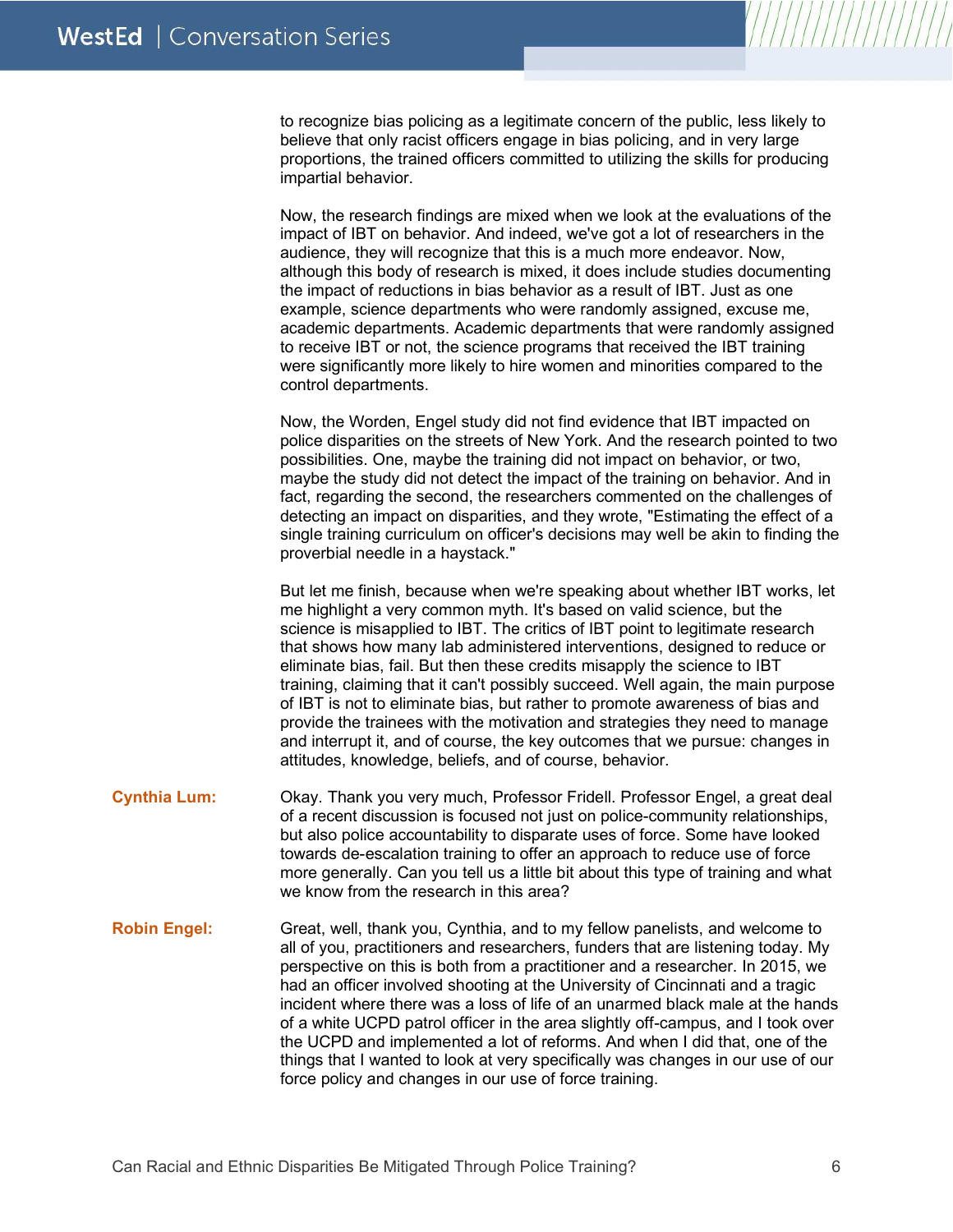So, like many of you practitioners out there right now, I wanted to know, bottom line, does de-escalation training work? Because de-escalation training we know is widely supported across various stakeholders, it's endorsed by experts and academics. It got a real boost from President Obama's Task Force on 21st Century Policing in 2015, recognized by the Police Executive Research Forum and their guiding principles in 2016, or sorry, 2016, and then the International Association of Chiefs of Police also had a national consensus policy and discussion paper in 2017 on use of force. All of these bodies recommending de-escalation training.

As late as 2019, CBS News survey poll, they looked at about 155 police agencies, the three largest agencies in every state, and every single responding agency indicated that they did de-escalation training. As early as 2017, even before all of these new issues and challenges that we're facing in our country, 40 States had already had standards related to de-escalation training in place. But despite all of this, we know so little about the quantity, the quality, and the content of police training on de-escalation. And further that, we know that it matters. There're dozens of different vendors out there.

And there's also in-house training that's been developed by agency's own police trainers. Within every state, there's, even there's structured training requirements and programs. There continues to be this wide variation in the delivery. And interestingly enough, there's no uniform accepted definition of de-escalation. And in some cases, officers don't use the term de-escalation in their training due to the stigma that has been associated with de-escalation training. Why this stigma? Because even though there's been a heavily endorsed training by police executives and policymakers, there's still some controversy regarding officer safety issues.

There's concern that the trainings contradict traditional tactics. Things like time, distance, and cover that are typically trained might be interpreted as retreating or hesitancy to use force. And so officers, some believe that there's a potential to add risk to officer safety as a result of de-escalation training. And, unfortunately, until this past year, there was literally no evidence regarding the effectiveness of de-escalation training for policing. Now we know that most police training is not evidence-based, yet police training of all types is one of the most consistently demanded reforms.

It's often seen as a cure all, particularly for racial and ethnic disparities, but the evidence, in particular for de-escalation training, is shockingly inadequate. We did a systematic multidisciplinary review of de-escalation training with my colleagues, Hannah McMannis and Tamra Harold. This was back in 2017 and 2018 when we're putting this together. And we found 64 deescalation training studies that had been identified, most in the fields of nursing and psychiatry, but not one study in policing or criminal justice. Many of these studies had weak designs, there were no randomized controlled trials, and even though they had generally positive findings, they mostly looked at self-reported behavioral outcomes and not actual behavioral changes.

We also know that there were wide variations in the training concepts and across these trainings, and it was unknown if there were unintended consequences. Now the evidence base is starting to change, I'm glad to say.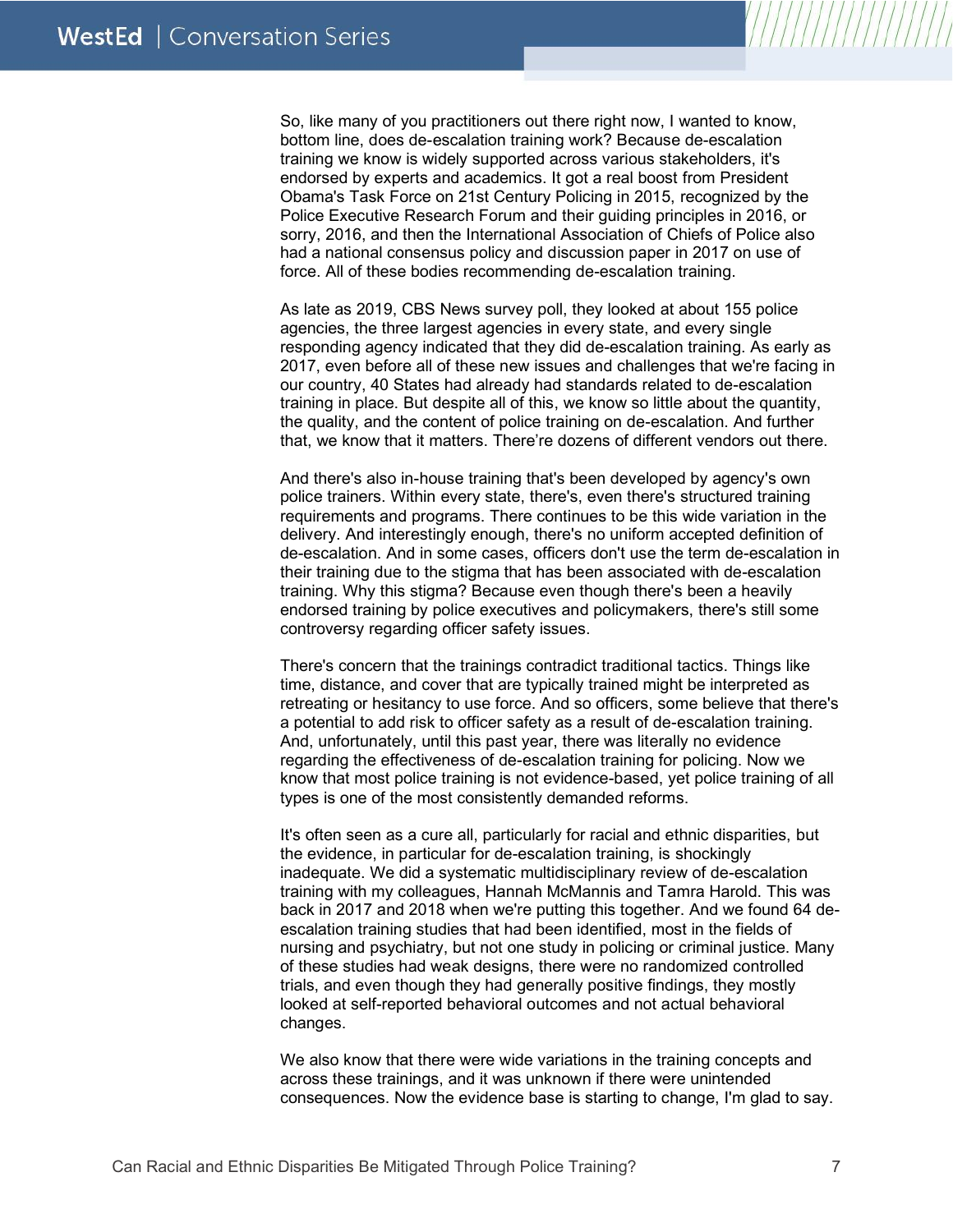We have four new studies just in the past year or so. Polis's T3 training tactic, tact, tactics and trust, has been evaluated by Wolfe, McLean, Alpert, and Smith. That research group, they took a look at that training that had been implemented in Fayetteville, North Carolina and Tucson, Arizona, and what they found were changes in officers' attitudes, but they were unable to detect changes in behavior in the field.

We also see now a customized training in Tempe, Arizona. And Mike White and his colleagues at ASU are looking at evaluating that training as well. And they're finding changes in officer attitudes, and they're just beginning to look at changes in behavior. And those findings aren't quite ready yet, but we're looking forward to see what's forthcoming. We also have a pilot study that was conducted with the University of Cincinnati police division. It was led by Gabrielle Isaza, looking at PERS Integrated Communications Assessments and Tactics, or the ICAT training in de-escalation.

And what she and her colleagues found were changes in attitudes and selfreported behaviors, but unable to measure actual changes in use of force, and I think that's probably a good thing because I was in charge of that police department we didn't have enough uses of force to take a look at. The most recent study, and I think the most important, is with the Louisville Metro Police department, and what we have found here; this is using our most rigorous research design to date, a stepped wedge randomized control trial design.

We also had repeated officer survey measures and some cross-sectional work as well. And what we have found here is not just changing, changes in officer attitudes, but also changes in behavior. A 28% reduction in officer use of force, a 26% reduction in citizen injuries, and a 36% reduction in officer injuries. This is the first study to date that has been able to demonstrate that de-escalation training has an associated statistically significant impact on reductions in use of force, citizen, and officer injuries. The impact on racial and ethnic disparities is something that I'll return to later in the program. Thank you.

- **Cynthia Lum:** Thank you very much, Professor Engel. Deputy Chief McGuire, each one of the panelists have discussed very specific type of training, and a very current type of training, but we know that one staple of police training in the US has been what is generically known as training on community policing. So, I was hoping you could give us a sense of what this training looks like today, and how, if at all, this existing training on community policing addresses disparities that might result from police activity.
- **Tarrick McGuire:** So similar to my other colleagues, I'm very honored to speak with each of you today and carry on in this discussion. One thing that I will say is I'm so happy that they have covered the historical and current research as it relates to these specific topics and areas that they are subject matter experts in. When I think about community-police relations, I think about three primary areas. I think about collaboration, I think about partnership, and also think about problem solving. I think every police department on a daily basis, in their mission, in their focus in service to the community, has to incorporate those three particular areas.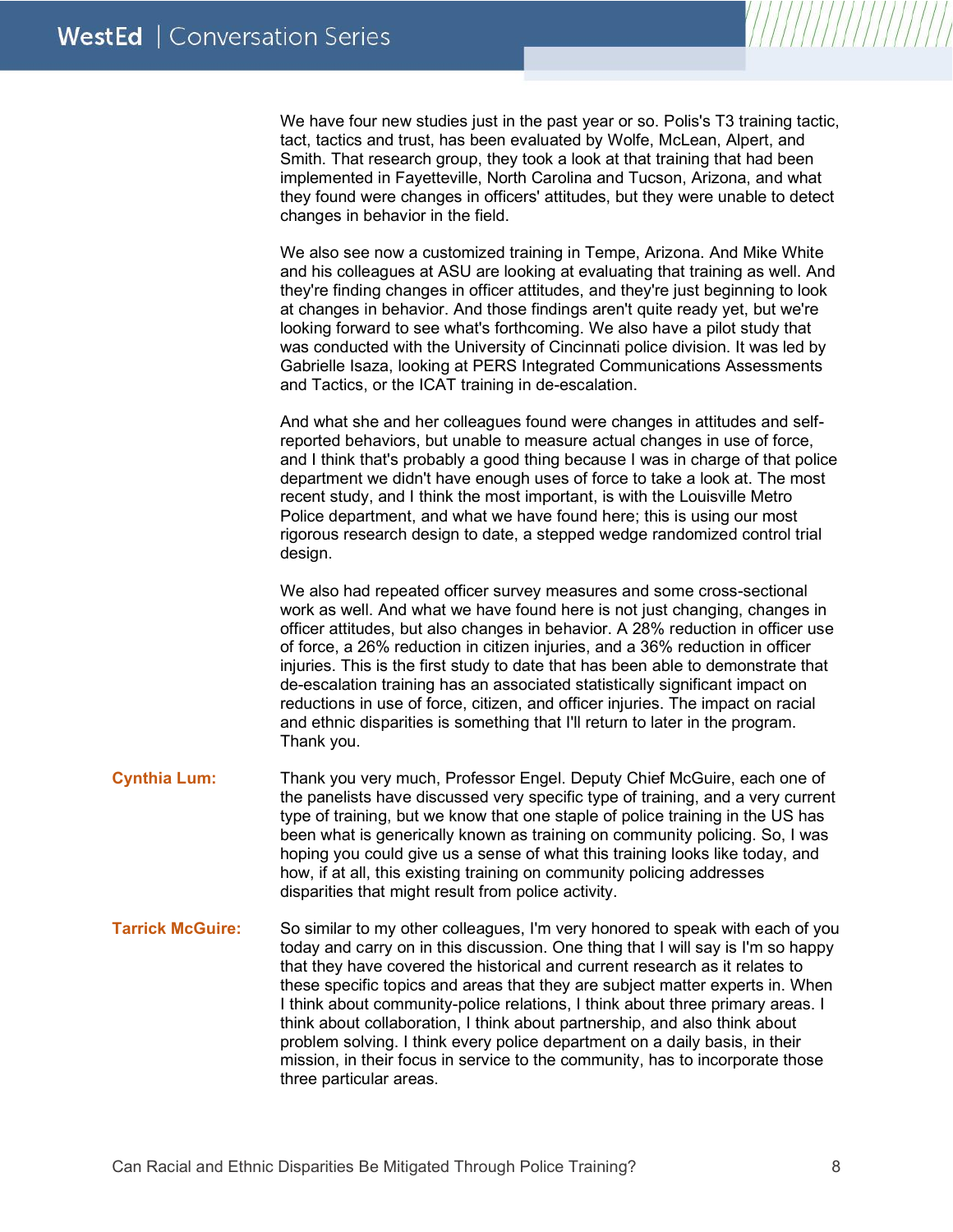But Cynthia you know, as well as many others on this call, as Anthony talked about in the beginning of our conversation, somewhere across the nation today a police department will have to deal with a crisis. Somewhere across the nation today a police chief will have to deal with some sort or form of police misconduct. But in lieu of dealing with those issues as well, we know that officers go out every day, risk their lives, they serve communities, and there are millions of positive interactions that police officers have as it relates to community and police relations. But the interesting thing about the United States is that we do not have a national police force. Every police community is designed as it relates to how the community desires their police department to police, and in doing so, there are particular unique challenges.

And so, I truly believe that the policing profession has evolved, and it continues to evolve as we have this discussion today. But although that we have evolutions in policing, although that we have improvements in training, I believe that we're still haunted by the historical ills that policing has caused, particularly on communities of color. I'll just share a personal experience with you because I think sometimes when we talk about police training, and we talk about communities of color, we talk about training from a perspective of a controlled environment and not a reality environment. And what I mean by that is oftentimes the community shares a different perspective with the police.

We as a law enforcement agency try to justify or explain our actions, which is very important when you talk about procedural justice framework. But a lot of times there are some things that we cannot underscore as it relates to research. And as we look at quantitative and qualitative knowledge, I think some things are not captured, as Robin has just highlighted recently, as relates to de-escalation training and through police experience. And so, I'll just share an experience very quickly. I have an older son who is a college athlete. And my son personally was stopped by the police probably within the last couple of months for not having his headlights on.

And the first thing my son did was call me on his FaceTime, which he very seldom does. And as he was being pulled over, and the FaceTime screen popped up, I saw red and blue lights flashing behind his head. And I as a parent, I as a police executive, became fearful and wondering what was going on. Now during that interaction, the officer even spoke to me as the parent. He allowed my son to leave, he explained why he pulled him over. He shared the tenants of procedural justice that Tracy talked about earlier. And so, but that fear that he had at that particular moment, I can't explain that on a level for him being a young black male.

The fear that I had as a parent, although I'm a police executive, I really cannot quantify as it relates into words. And so we, although that officer did what he was trained to do, or what we would expect to do is we call the seven-step approach, the reality of that fear sometimes cannot be quantified. And so, I think it's important to note as we talk about training in a controlled environment, that we also evaluate training and its impact in an uncontrolled environment, because we put officers through academies, we put them through different phases of a training, and the question is, is we equip them with the knowledge, but the other alternate question is how do they apply that knowledge and evaluate the decisions that they make?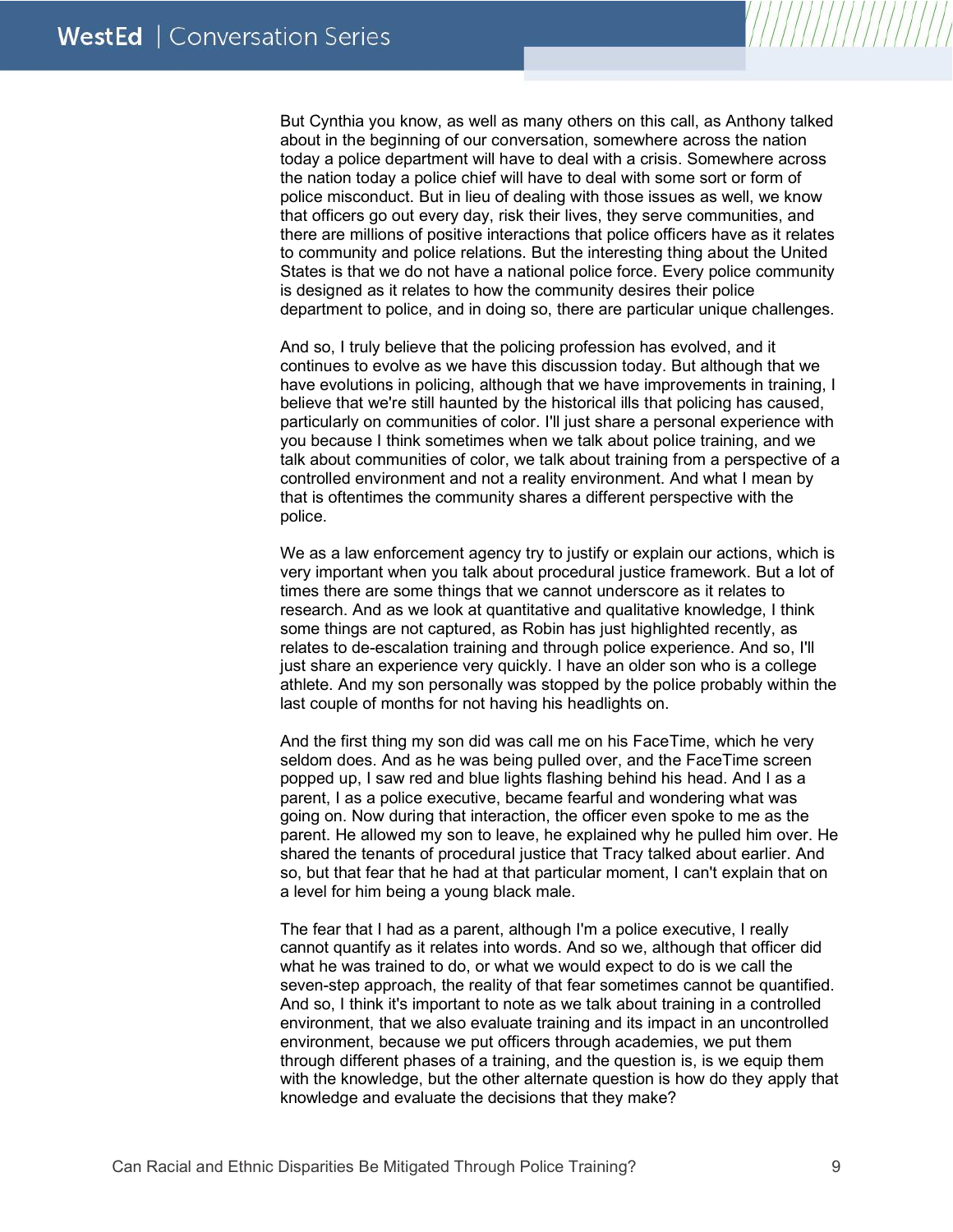So, I simply state that officers face unknown challenges every single day. And the fear is real of police in particular communities, particularly in black and brown communities. And so, we have to evaluate, not only where we've been in training, but what do we want training to look like in the near future? So, I will just kind of quantify our community policing and community-police relations, trying to get in twofold today as it relates to the application of it. If we look at it from a pre-context standpoint, we know that police departments work in different formalities to go out and build trust every single day, in areas, especially in particularly disenfranchised areas that we're not very successful in.

And so, policing has evolved to incorporate restorative justice practices in lieu of trying to eliminate these particular biases that we talked about. So real quickly as I close, I think it's important to acknowledge how training tries to work toward the elimination of what those disparities are. And I think, Cynthia, it's important to note that there is a difference between disparities in data, and there's a difference between disparities and disparate treatment by the police. And so how does training look today? In my opinion, there are three different areas that we have to talk about and evaluate to where training will go to.

There's an area of social equity, racial equity, and then justice. So, for example, we see laws that are now being legislated to change police behavior as it relates to over-enforcement, to decriminalized marijuana, decriminalize particular narcotics that are going across the nation. And then these issues, in by part address substance abuse to try to provide people the help that they actually need. We know that police departments are now focusing on training such as social justice, racial equality centered around hate crime. And then finally, I think that the idea of justice has a unique focus as it relates to trying to ensure that we treat people with fairness, decency, and respect. And so, I know that we'll have additional questions, but I think that as it relates to creating disparities in training, I think that not only is it a police, a police initiative to reduce those disparities, but we also must have help from academics and other community stakeholders.

- **Cynthia Lum:** Okay, thank you, Deputy Chief McGuire. Powerful words indeed. The, I'd just like to return to a couple more questions, a few questions for the panelists again. Because I think Tarrick raises some important concepts. Everybody has raised these concepts about implementation and the realities of what's happening on the street as opposed to inside of a training environment. Professor Meares, let me go back to you and some of the issues that you touched upon with procedural justice. I know there are several components of achieving procedural justice which you mentioned. As we move forward, there's a lot of practitioners on this call today. And as we move forward, what aspects do you see are most relevant in terms of improving, not just policecommunity relationships generally, but disparities more specifically?
- **Tracey Meares:** All right, so, I'm so grateful to Deputy Chief McGuire for speaking because I think it actually emphasizes the point I was trying to make at the outset. Often when people ask that question, what aspects, they're asking things like what matters more? Voice, treating people fairly, so on? That's just the wrong question to ask, in my view. And it's the wrong question to ask in the context of when we're trying to produce evidence about the effectiveness of training.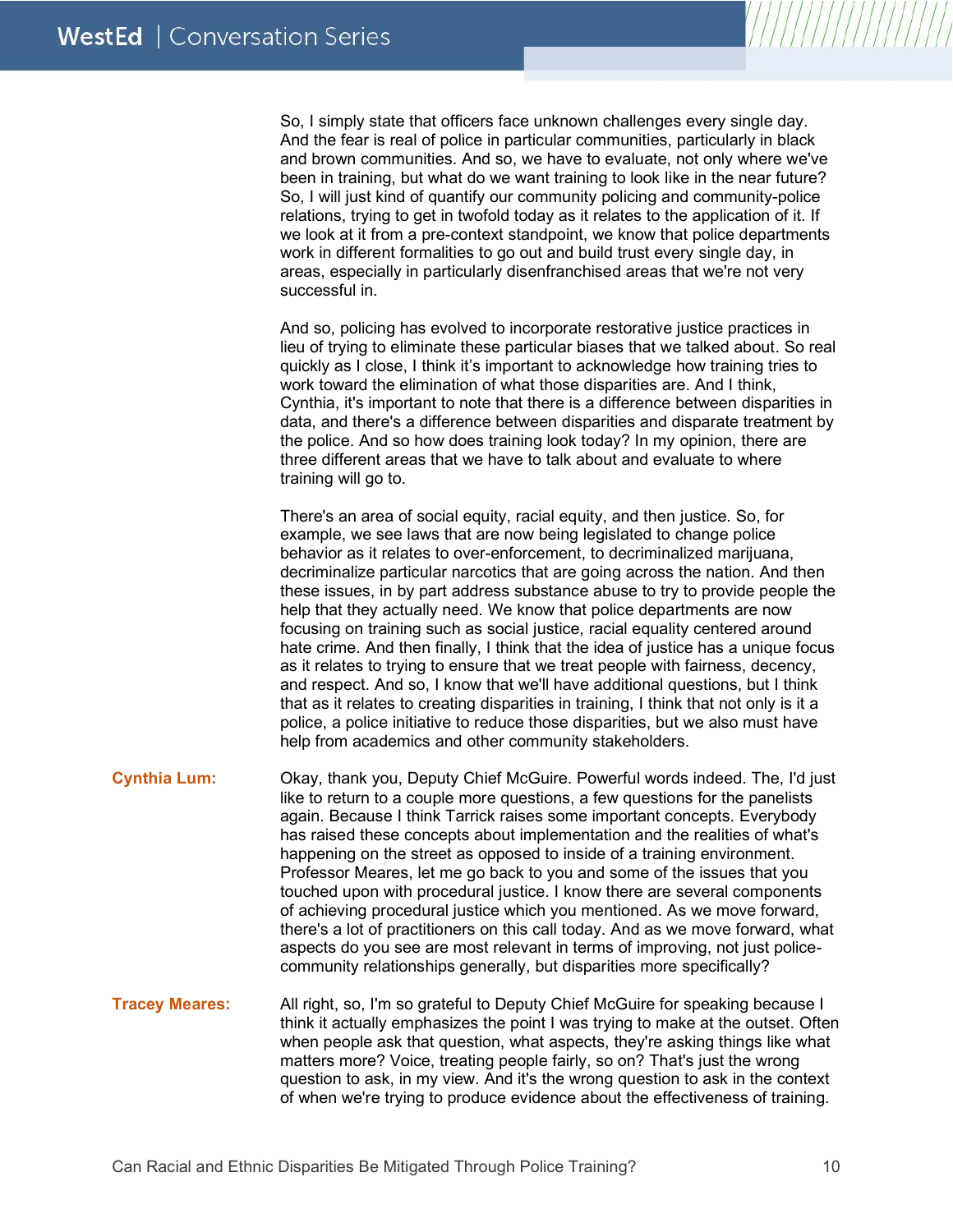If you'll notice, each one of the panelists in discussing their training actually mentioned aspects of procedural justice as part of training that could or could not be effective, even in the context of de-escalation.

Robin, the name of the training that Robin mentioned included trust. That tells you that procedural justice and these other ideas are bound up in how to create effective training, which in turn is going to just create more fair interactions with members of the police and the public. I only have a couple of more minutes so I wanna say two things. First, how to make it more effective? PJ can be optimized by linking it to different aspects of the theories that we've been talking about. Linking procedural justice to de-escalation, linking procedural justice to the mind science. Our own procedural justice actually has a mind science component called procedural justice tactical, which includes not only the fast traps of implicit bias, but also slow traps.

And this training was developed by justice collaboratory, Philip, member, Phillip Atiba Goff, his team, and members of the police department from the Chicago Police Department and the New York Police Department. Second, must focus on internal procedural justice. You can't expect police officers to treat people with respect in the field, when they are not treated with respect, dignity, and the like internally. Third, you have to involve the public, this is the part of voice, in the development of the policies for which officers are trained. Training has to be based on something. It needs to be based on policy. This is the approach we took in the Baltimore police department, where I serve on the monitoring team.

Just to wrap this up, just, it's important, I think, for the viewers to understand, that evidence is a set of facts in answer to a question. But it really matters what question you're asking. My view, of course, is that the questions that need to be asked ought to be guided by theory. And the theories that I care about are not so much whether people of color in one group are treated exactly like non-people of color in another group, but instead deep theories about what does fairness mean? What does legitimacy mean? What does it mean to treat someone as a citizen? Those are the questions that we need to ask, and those are the questions for which we need evidence. Evidence that can be produced in part by randomized controlled trials, but also qualitative evidence, survey-based evidence. Different bodies of evidence are necessary to answer different questions. Thanks.

- **Cynthia Lum:** Thank you so much, Professor Meares, for those thoughts. Professor Fridell, just following on that a little bit, and also on Deputy Chief McGuire's comments as well. What do police leaders need then, to fulfill the promise of implicit bias training? You know, do we need operational adjustments? Do we need changes to policies? Or something else to impact policing disparities?
- Lorie Fridell: Good, and this important question highlights the fact that providing IBT to line personnel is just one bullet point on a longer list of what police leaders need to do in their ongoing quest to produce impartial policing. IBT is not the answer to the issue of disparities in criminal justice, rather it is a necessary component of multi-dimensional efforts. Now in our own training program, we have different versions of the curricula for the officers and deputies, the first line supervisors, mid managers and command. And in the command staff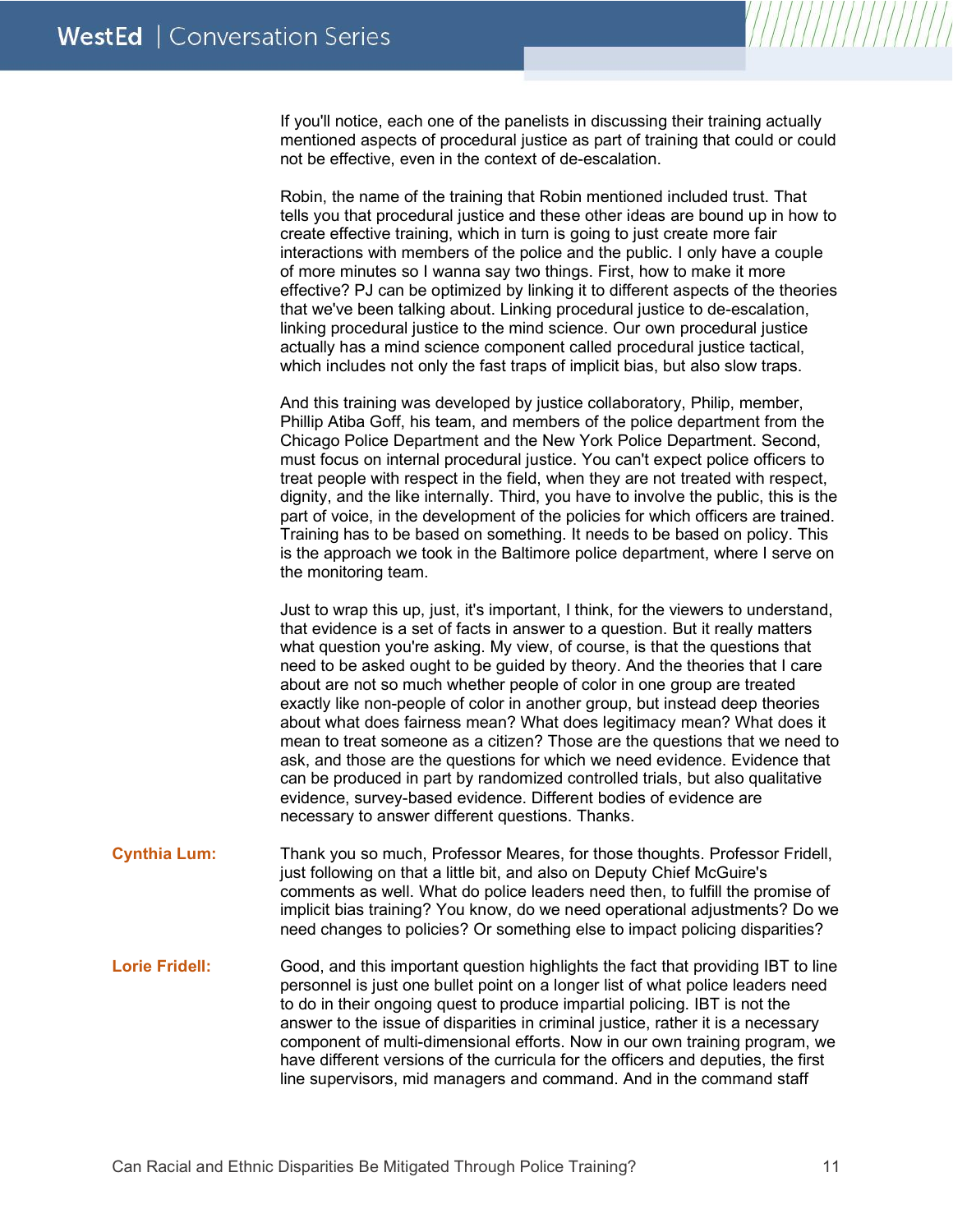training, we highlight the need for a broad organizational approach to promoting, sustaining, and in fact, institutionalizing the messages of IBT.

And in our discussion of this comprehensive program to produce fair and impartial policing, we discuss such topics as leadership and culture, recruitment and hiring, policy prohibiting bias policing, measurement, and the all-important, operations. So, since you gave me five minutes instead of 12 hours, I'm gonna need to focus on two aspects of the comprehensive program. One is the role of the leadership in reinforcing the messages of IBT after the training, and a second one, one aspect of operations.

Now, part of the first, it's really important for the leadership to commit to and reinforce the messages of IBT. And this certainly includes follow up or booster training at a suitable interval and is particularly important in that booster training to reinforce the skills portion of the training and rejuvenate the motivation to use those skills. And then, of course, the agency leader needs to continuously convey their commitment to impartial policing, and infuse the messages, in fact, throughout the culture of the agency. And they can message it through personnel evaluations, mission statements, academy and in-service training, even SOPs and the forms that you use for special operations. So, let me turn to operations since fulfilling the promise of IBT is more about the line training and it's more about messaging.

And as of last Wednesday morning, I had a whole different outline for this session, but the events at the Capitol are obviously too important and too salient to ignore. Particularly the allegations that the police response to the Trump supporters was not the same response that maybe Black Lives Matters protestors might've received. Now, as a caveat as I move forward, I need to point out as a social scientist, it is very difficult to determine whether and how bias might have impacted on the law enforcement response. But as an informed observer, I shall speculate on how various biases could have impacted the leadership and the line personnel.

At the planning stage, bias may have affected the degree of threat perceived by the leadership, based not on the evidence, but rather on implicit conceptions of the threat posed by the Trump supporters. We are learning now of information that was available on social media that should have raised alarms for the potential for violence, and maybe because of their preconceived notions, the leadership did not dig deep into that intelligence, not as deep as they might've dug if they were working, looking at another group. Or maybe they did dig deep, but they were victims of confirmation bias, meaning they processed that evidence through their preconceived notions.

Out-group bias could have impacted the leadership and line levels. Now outgroup bias, we learned that every person has an in-group, or our we, and everybody else is in our out-group, they are they. And pursuant to this science, we are more comfortable with our we, than we are with our they. We also see more positive characteristics in our we than we do with our they. So, we know well that Trump has much support from police across the country. So, to continue my speculation, the police leadership on down to the line personnel may have perceived the Trump protesters as their we.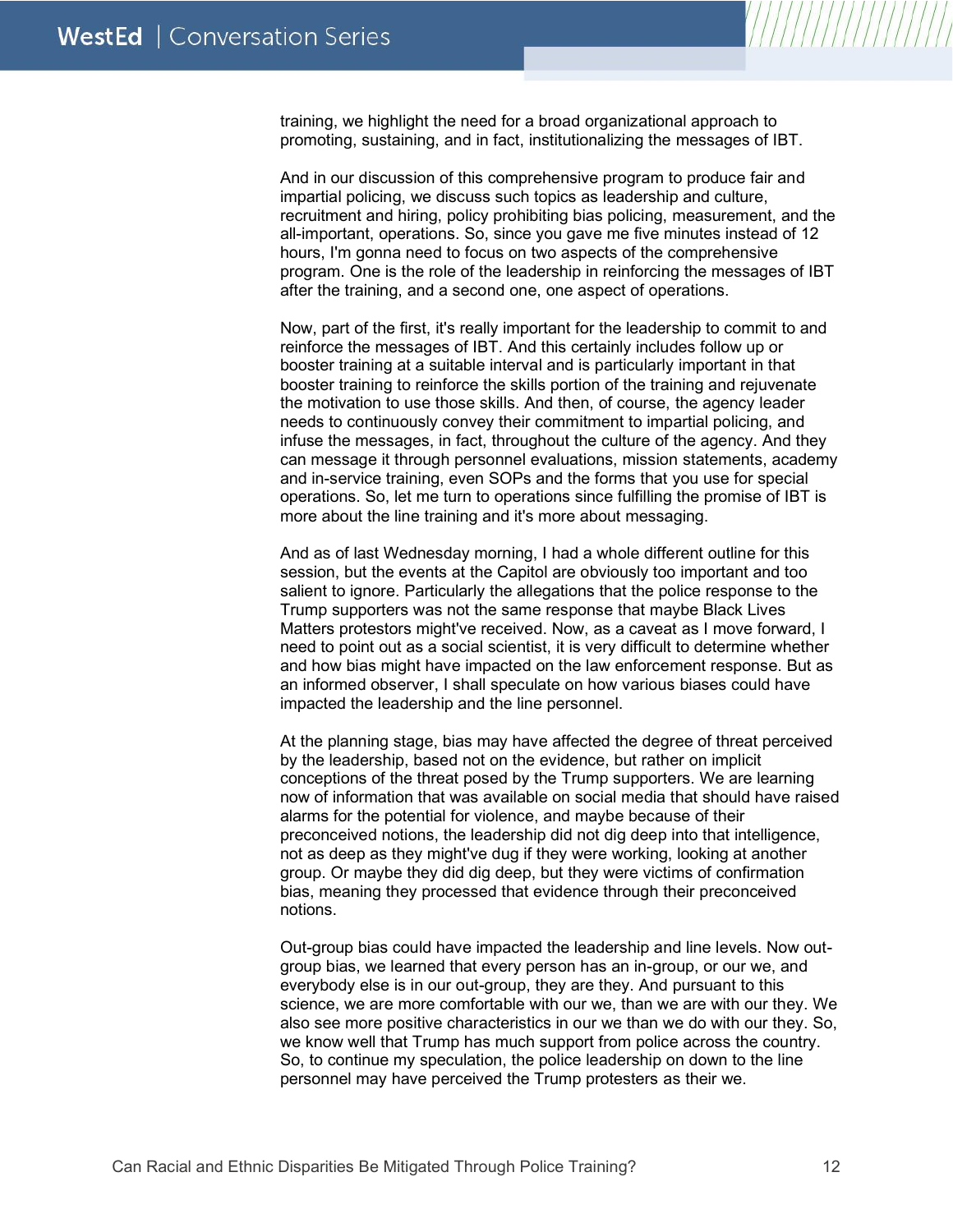And it's not a stretch to assume that Black Lives Matter protestors are situated in their they. So, this application of the science to the recent events serves to highlight first of all the importance of training at all levels of an agency, but also a broad organizational approach. But let me end by stating clearly that if in fact bias impacted on that law enforcement response at the Capitol, we should not assume that it is because they are inherently incompetent or bad people. We should not assume that they were consciously and intentionally favoring this group over others, it's just because they're humans like the rest of us.

**Cynthia Lum:** Thank you, Lorie. And thanks for bringing in that, that's such an important topic because I know it's weighing on all of our minds right now as we try to make it through so many different challenges that we're facing today and trying to address all of them, it seems like at once. So, thanks very much for raising that. Professor Engel, just going back to de-escalation a bit. In your view, what's needed to, to ensure that training principles are being adopted, implemented, and institutionalized? How do we, do we have a sense of whether or not de-escalation techniques might be able to address concerns of use of force or disparity if they're operationalized as well?

**Robin Engel:** Well, I'm going to piggyback a little bit on Lorie Fridell's comments about what happened at the Capitol. Because I've been hearing a lot, too, with, "Well, de-escalation doesn't work. Look what happened at the Capitol." And I just wanna assure everyone that's listening is that what happened at the Capitol was not de-escalation. It was not de-escalation training. Those trainings typically, they have core topics that include critical thinking and crisis recognition and intervention and communication skills and operational tactics, none of which were implemented appropriately at the Capitol. So, when we talk about and think about de-escalation training, we have to understand and put it in context of it's designed specifically to make policecitizen encounters safer.

> And with that in mind, we now do have at least one study that has demonstrated that these de-escalation trainings can reduce the frequency of use of force on officer injuries and citizen injuries. But what we're now learning as well is what impact could this have on racial and ethnic disparities? And that's sort of where I left off last time, and I wanna revisit that question because initially what we're finding with the Louisville Metro Police Department is overall reductions that were significant and related to the training. But when we look specifically by citizens of race, new analyses that we're just working on right now, and Nick Corsaro has been leading this work, he's a fabulous statistician, and what we're finding is that the magnitude of the reductions is actually greater for white citizens compared to nonwhite.

So, while everyone is coming down in use of force and injuries, the reductions are greater for white citizens. And so the question is why? Why is it that as we have these overall reductions, that we might see increases in racial disparities? Initially we thought, well, it might be linked to the severity. We know that certain types of force are more likely to be impacted by this particular de-escalation training. So, low and moderate severity uses of force went down more so than the highest severity categories of use of force. And so, we thought, well maybe there's a racial connection there.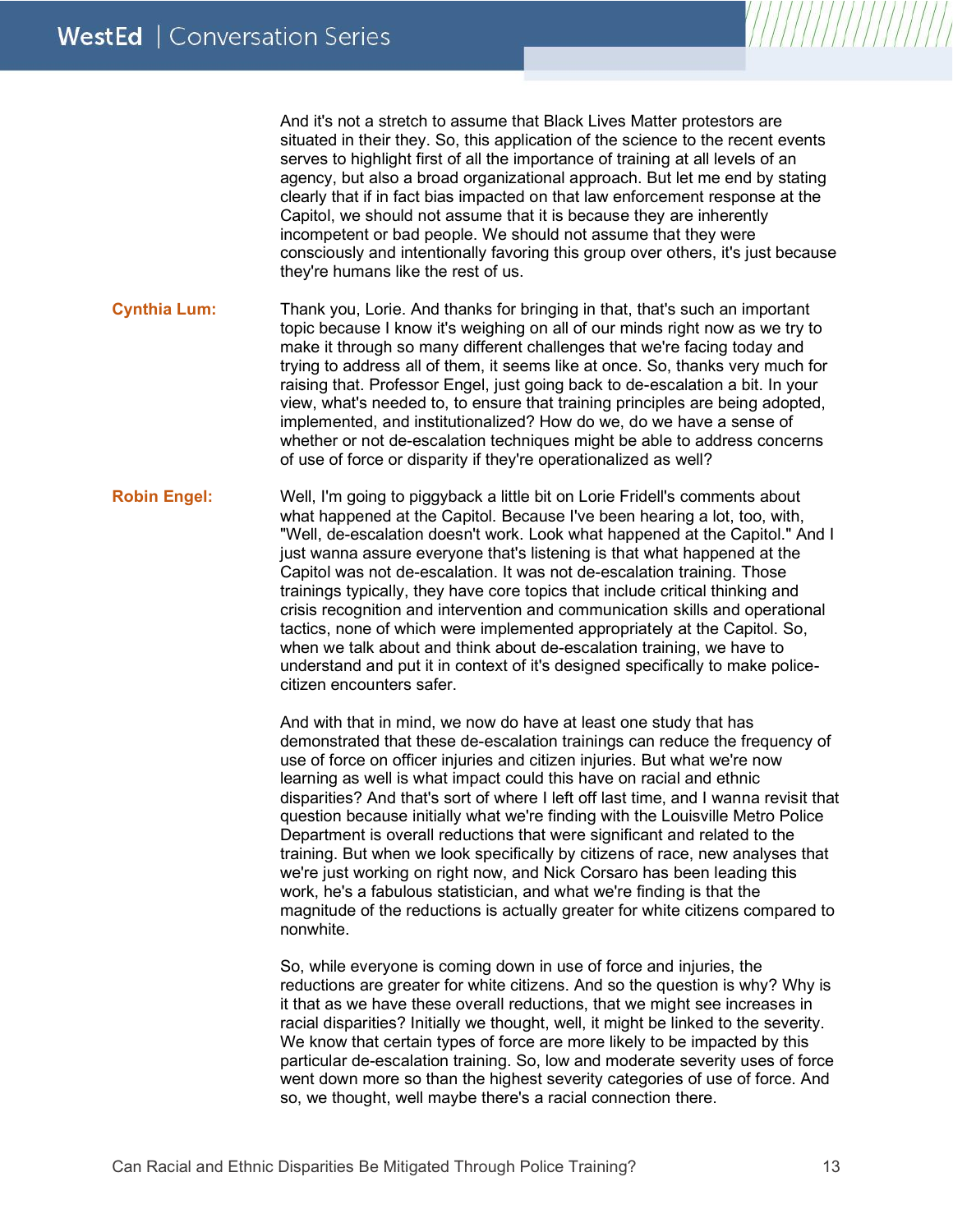But when we look across time in the Louisville Metro Police Department, there were even black and white citizens in terms of the severity of force that they received. So, that's not really gonna be the explanation here. We also know some new analyses, Ryan Moss has been added to my research team, he's doing a great job, he's looked at the receptivity to ICAT training. Finding that female officers, nonwhite officers, and officers with less tenure time at Louisville Metro are more likely to embrace that type of training. But we're also finding that, of course, the majority of officers are white and male. So, that's not exactly explaining what's happening here.

What we'd like to focus on, and in the research coming up, is communication skills. It may be that officers feel more comfortable using de-escalation skills and communication tactics on same race officer-citizen parings. That's a possibility as well. But what I love about this work, is that we are developing a feedback loop, in real time, with the Louisville Metro Police trainers. So, as we discover this type of work or these findings, we're feeding that back in, and they're making changes to the training as a result of this. But we need more studies. We cannot just rely on findings, obviously, from this one study.

And we, we need to be really looking at how this study impacts the larger work. We know that Louisville Metro Police Department was a challenging environment. Their trainers have their hands full with possible officer morale issues. 75% of officers said that their work was dangerous. 85% agreed that there was a good chance that they would be assaulted on the job. Only a quarter of these officers said that the agency was a good agency to work for. So, the trainers were going into an agency with very low morale, and this was before Brianna Taylor and George Floyd were killed and leading to months of unrest in Louisville and other cities.

So, while it's very encouraging that we see the overall reductions in use of force related to these trainings, and officer and citizen injuries, we need to better investigate what's happening with the racial and ethnic disparities here. Training content delivery matters. And a holistic approach matters. And I'll turn it back over to you, Cynthia.

**Cynthia Lum:** And I also think what you and Lorie and Tracey emphasize is that also this constant research knowledge that's evolving, that's contributing to our thinking about this training, and that helps develop the training along the way, I think it's also kind of an asterisk of the importance of continual research and analysis in this field. So, thanks very much. And one thing I wanted to just emphasize, Robin, that you had mentioned, is that reductions don't always mean positive. We can have reductions in numbers of use of force or other outcomes, but it doesn't always mean that disparity is reduced as well, sometimes disparity can increase. So, I think that's an important point.

> Deputy Chief McGuire, I just want to close with you before we open up to some questions that the audience posed, before when they registered and also now. When you talked about community-oriented policing and some of the training around that, there's a lot there, and we've talked about a lot today. What do you think are some significant changes that are needed? And I know some of the panelists have already raised this, but should we change the way we're doing community-oriented policing? And in what view, in your view, what would that be?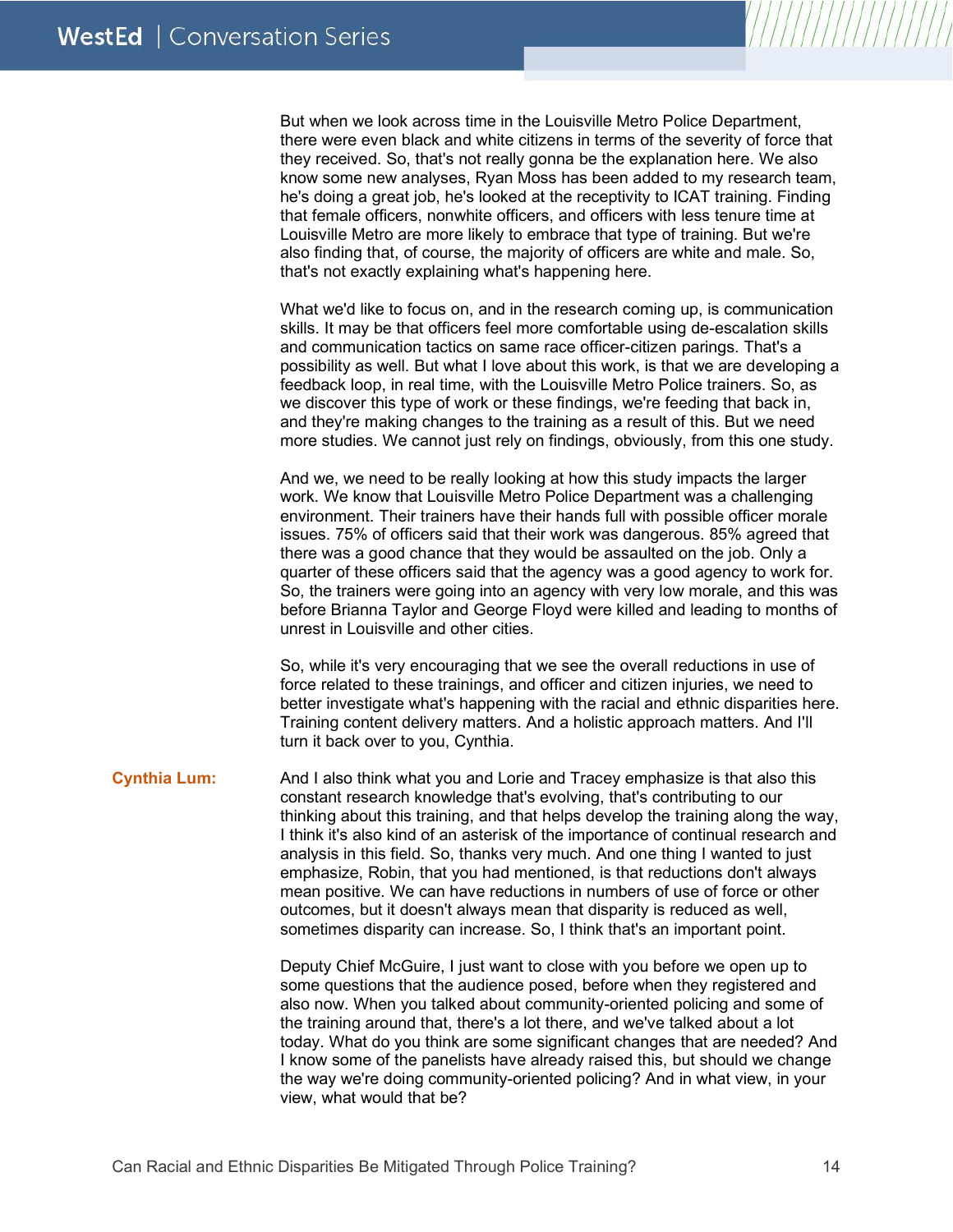**Tarrick McGuire:** So, let me say this, Cynthia, and you know this. 2016, I was in Washington, DC, I spent a year there, when President Obama was in office, to work on national police reform. And I was very enlightened to the differences in policing across the United States. I was very enlightened to different experiences that the law enforcement officers have and also community members. Even today as a public speaker, as a person that teaches on procedural justice at different institutions, I'm still surprised when I walk into a classroom setting with law enforcement officers, and I say, "By a show of hands, how many of you all have had procedural justice training?"

> And probably about 25% of the classroom have somewhat of an idea or has heard the term procedural justice. Or I'll ask them, "How many of you all have had de-escalation training or the special topics that we've discussed here today?" And many of them have not had that specific or training inside of a learning environment. And so, I think that we continue to ask ourselves, how do we find ourselves at the same intersection, time and time again, having the same discussion, calling on another presidential commission or a national conversation, a national dialogue, as it relates to community and police relations and how we improve it, and how we change it.

> But the eye-opening thing to me was when I was conducting research during that year, it was very interesting to have what we call critical conversations. Critical discussions. And I'm not talking about at the police academy. If I were to bring you back into some resource, and myself and Dr. Bahiyyah Muhammad at Howard University did, we were able to bring officers in from Baltimore City, from Montgomery County, Maryland, and from other jurisdictions around the DC area. And bring them into Howard University, into a classroom in their police uniforms and say, "How do we improve community-police relations? How do we build public trust?"

> And if I were to bring you into that environment, you could cut the tension in the classroom with a knife. And by the way, there recently had been an officer involved shooting probably, in Tulsa, Oklahoma, days before Terence Crutcher was shot and killed. And so, it took us a semester to work on the idea of building trust. And one thing that we discovered as it relates to law enforcement training and community accountability and learning, for us at that particular time, experiential learning was very important as it related to our research. And so, I'll give you an example of something that we did. Two things that I'll highlight very quickly.

> We went to Penn and North in Baltimore. And at the intersection of Penn and North, it was very busy and probably about two blocks away from the Freddie Gray incident. And on one side of the intersection, you saw narcotics being sold, you saw marijuana being smoked, you saw a person with mental illness on the other side of the intersection. Then you saw the police officer there on foot patrol. And we all were law enforcement and students alike in plain clothing. And for the first time, we were able to see what was going on in an experiential, experimental learning environment, what it looked like to be a police officer, although we were officers.

> And then the students, who were from urban areas, got to see what the police were seeing. And then if you take that a step farther, being the, we went to Prince George's County, Maryland, and the students were able to go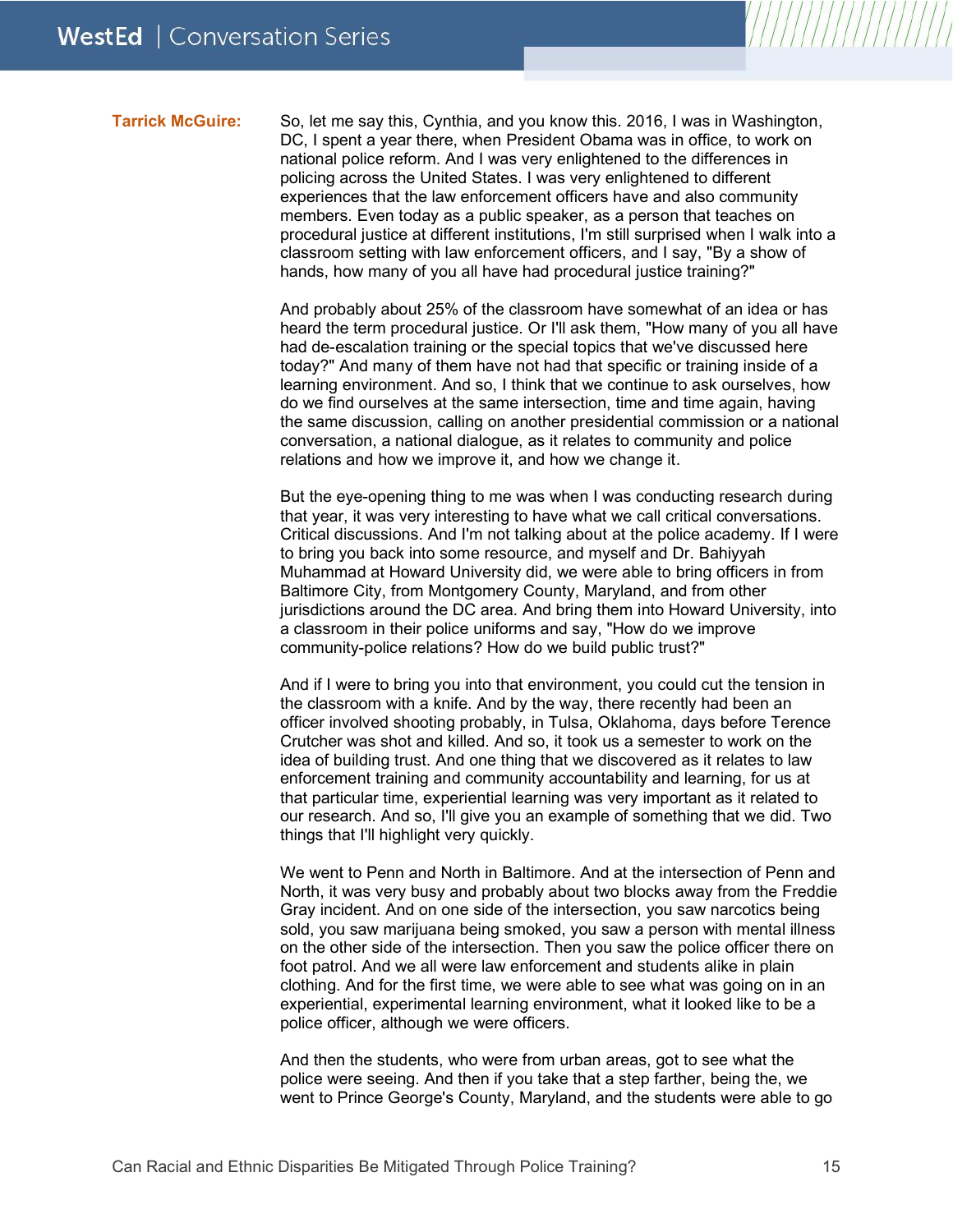onto another experiential learning environment, what it was like to hold a firearm in a simulation exercise. And some of them shot the wrong person. And so, the takeaway from that was just a greater respect and an understanding of what each and every person was experiencing and what they were going through.

So, I would talk about closing comments on community-police relations today, and how do we not continue to revisit these conversations that we're having, going back to talking about social equity, racial equity, and justice. Community policing today is not the issue of the police department. Community policing today is not the issue of the community. Community policing is the issue for everybody. We have to be able to collaborate. We have to be able to come to the table in an intentional way and apply what the evidence is telling us, apply what the science is telling us. So, understand that this program that works in Arlington, Texas may not work in another city.

But you've heard from the criminologist today, particular ideologies or particular benefits to law enforcement that can be applied across the nation. And what I mean by that is is we can, when you talk about implicit bias, we can take a look in ourselves, look at ourselves, and say that, you know what? We bring people and we hire people from all across the country, from all across the world, from all different walks of life, that may have not been in a particular community before. But when they go to that community, we know that they're gonna face danger at times, we know that there are other socioeconomic issues, but the least that we can do from a fundamental standpoint across the nation is treat people with fairness, dignity, and respect.

And listen to them. And understand what matters to them. And then we can evaluate what matters to them and see how that applies to public policies and practices that we're implementing in the police department. And I think as we look at that, and we look at other models where we're addressing mental health and other ills that that impact communities around social justice, then we will see transformation. Because at the end of the day, I'm not a person that believes that we do not need police. We need police in every particular community. But what we have to start doing is stop looking at the police and the community as a separate entity and looking at police and community as a collaboration to improve public safety in the places that we live, work and play.

**Cynthia Lum:** And I suspect, Deputy Chief McGuire, that in many community police trainings, the community is probably not involved. Am I correct about that?

**Tarrick McGuire:** Absolutely. I think that, Cynthia, we've discussed this before. I think it's very important that we move training from beyond the academy of the police walls. And that we begin to institute training in communities and environment where people are not going to come to the police station. There are two reasons, or two or three reasons why you come to a police station. Right, normally you want some police records, normally you're coming to pick somebody up from jail, or normally you come in to normally meet somebody for a particular meeting. But as we look at the disenfranchisement from historical ills that have been caused in particular communities, we have to figure out more innovative ways to meet people where they are in their environment, and not come in at an official police capacity.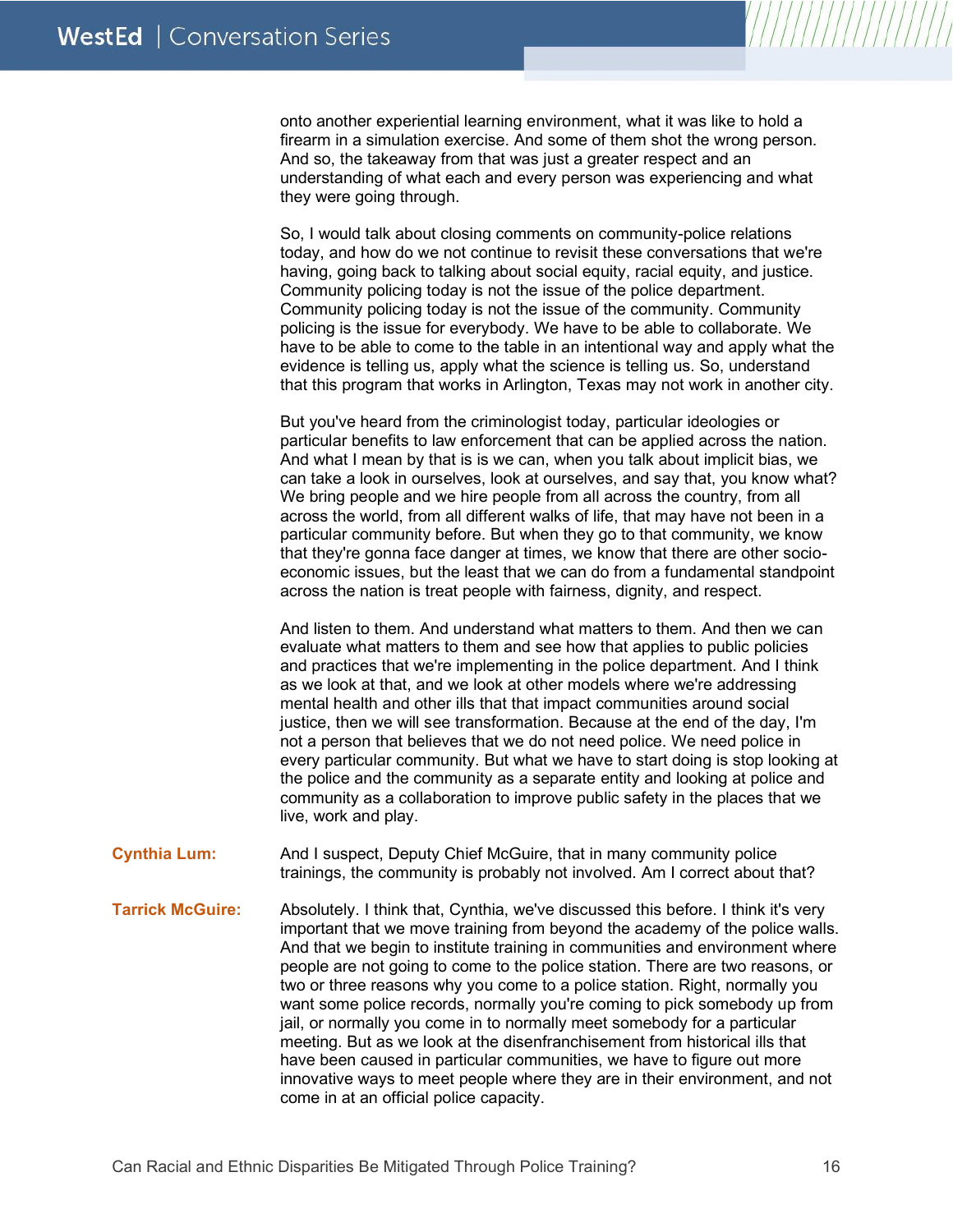| <b>Cynthia Lum:</b> | So true, Tarrick, and for people, that's a good statement and lesson for all of   |
|---------------------|-----------------------------------------------------------------------------------|
|                     | us generally, isn't it? As we try to heal more generally in this country. I wanna |
|                     | turn over to Dr. Petrosino. He has some questions that have been posed by         |
|                     | the audience, Anthony.                                                            |

- **Anthony Petrosino:** Thank you, Cynthia. Several of the questions had to do with is a recording gonna be made available, and it will be sent to all registrants. So, thank you for that. Also, folks are asking quite a bit about how they get their hands on the research papers and documents, so we'll try to put together a list that will go out with the, with the archived event. So, thank you for that. Some really great questions and comments, and we appreciate those. I wanted to start with Tracey, but I invite any of the panelists to respond, which is a very big issue here, which is that we see disparities in every area of life, from education to income to housing to COVID-19 healthcare. To what extent are the disparities we see in policing separate or reflective of that? And therefore, I guess the implication, what can we really do if we're not gonna restructure society?
- **Tracey Meares:** We need to restructure society. That is the point, right? And so, we're in the middle of a COVID pandemic, and that's actually, it's nice that the questioner mentioned that. Because thinking about how to address the COVID pandemic, to me, and to many of the people who live in communities that are plagued by violence, and also the state's particular response that relies too much on force as I mentioned, helps us to understand what we can do. Safety is not just about whether police show up, safety is about having access to housing and education. It's having access to clean water so that you can wash your hands multiple times a day in the midst of a COVID pandemic.

And the police don't provide communities with clean water. Look at Flint, right? And so, when we're thinking about inclusion and addressing disparities, we have to address the history of disinvestment in many communities over time, and that disinvestment has led to violence among other things, but in order to address it, we do have to invest. And my understanding of just thinking about what we're about to do with respect to COVID and the infrastructure responding to that is relevant. I could go on, but I will refer the questioner to a couple of papers about which I have written on this very topic. The short answer is simply both. It's a general problem, but it's also a specific problem, and we need to address both of them.

- **Anthony Petrosino:** Any other responses before we move to the next question? Okay. The next set of, there's also a set of questions, and I'll pose this to Deputy Chief McGuire, which is about, and again I invite anybody else to respond to them, which is about how do you transform police culture and the rank and file to buy into reforms that come at the top? You may have an administrator that wants to transform a department to embrace some of the things we've been talking about today, but may not be able to get buy in, so how do you transform that within a department?
- **Tarrick McGuire:** So, I think it's very challenging. Because if it was easy, we would not be having the issues that we've identified today. But the interesting thing is right now I'm trying to complete my doctorate degree. And I'm focusing on the administration of police consent decrees, and if they are effective or not. And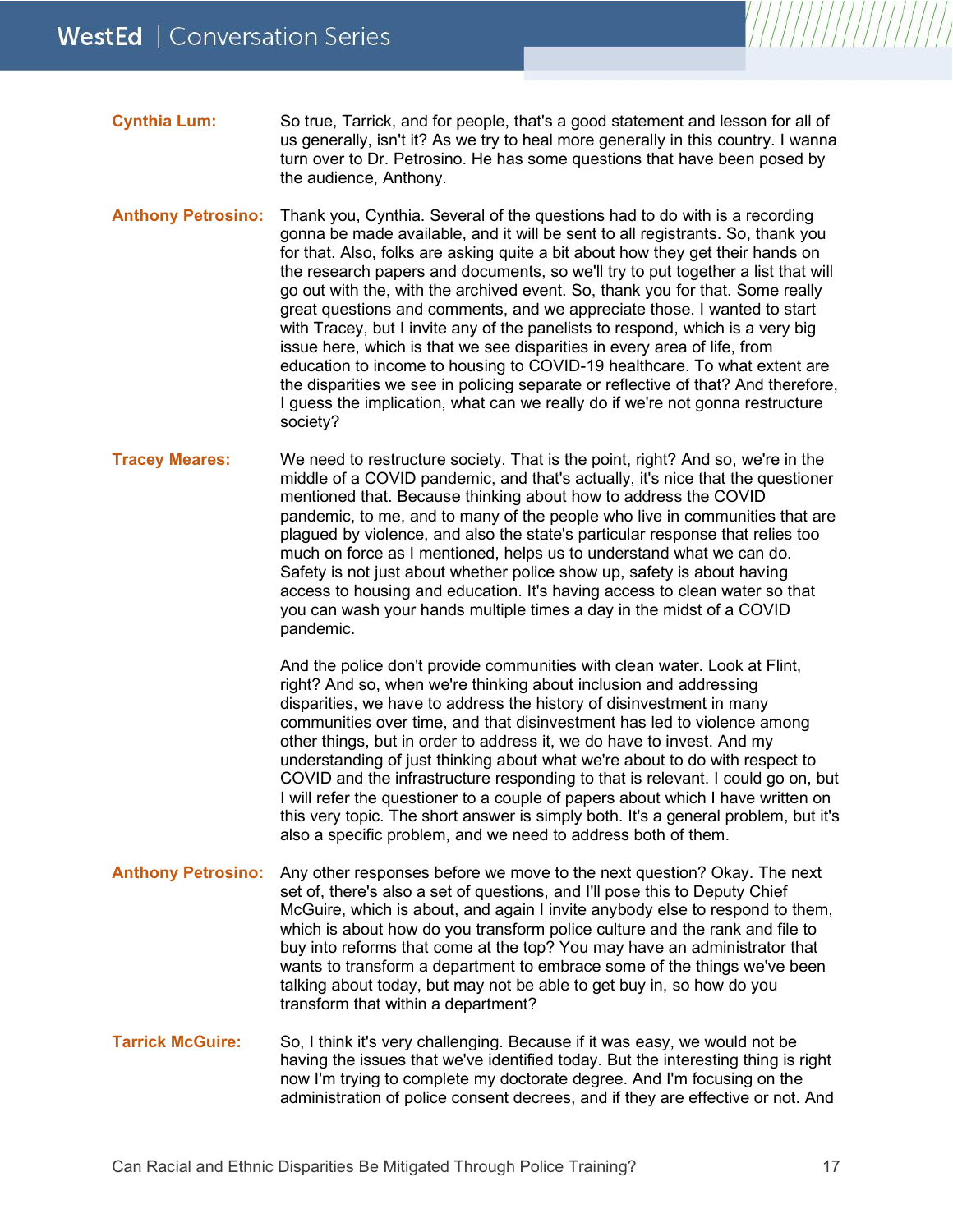so the research preliminarily shows that, in some environments, there are short-term successes, and in other environments, there are challenges with sustainability. And so, if I just talk about practical application as it relates to reform, number one, we look at the word reform as if it's some negative word. To me, reform is how does the law enforcement executive or the police chief or the command staff of that department set the tone for the organization?

And in setting the tone for that organization, that organization has to embody what the community desires, but also ensuring that internally that, that thought process is permeating through the organization. And so how do you do that? I don't think that there is a panacea of how you do that, but if I were to look at other organizations that are going through some type of DOJ or criminal justice reform, then you look at what they're doing. And so, number one, you look at the mission statement of the organization. You look at the core values of the organization and how that permeates into the training environment. How does it permeate into the daily interactions of your officers?

And then, I think one important thing is, is to evaluate what's important to the community. Right now, if you look at the Baltimore Police Department as it's going through its reform, I think one of the highlights of their process that Commissioner Harris has done in partnership with other academic stakeholders, they have actually went out to the community as it relates to policies and procedures and made these processes public and truly saw feedback. They have done policing campaigns to reinvest in the type of officer that they want to bring inside of an organization. So, I think it's a multifaceted perspective, or multifaceted level that you have to take to create organizational transformation.

The last thing I will say that I think that is a fallacy, no police chief has the power to change organizational culture. No one person can change the organizational culture. I think that as you look at reforms, the chief has to bring in the framework and the ideology to penetrate that organizational culture, to set the stage for those reforms to unfold. And ultimately there has to be dual accountability between the police department and the community.

- **Cynthia Lum:** Tarrick, thank you very much for that. I just want to kind of spin off of something that you just mentioned, but a number of folks were asking this as I kind of reviewed some of the Q and A. And Lorie and Robin, perhaps you might take this question about diversifying the police force. I think we hear a lot about diversifying the police force as a solution or perhaps hiring the right people as a possible solution, to be more receptive to the training that we've talked about here. Do we know much about that, and does that matter as much, as some of the things that the Deputy Chief is talking about?
- **Lorie Fridell:** And I'll start by saying that there are many reasons to add diversity to a police department. But in terms of my own area and implicit bias, people that are from underrepresented groups come in with their own set of biases. So, sometimes I think the public thinks, "If we could just get rid of all of these white males, bias would go away," when in fact again, underrepresented groups do bring in their own biases. So it's not the answer. Now, where it does relate to the science is, the contact theory says the more positive contact you have with people who are different from you, it can reduce your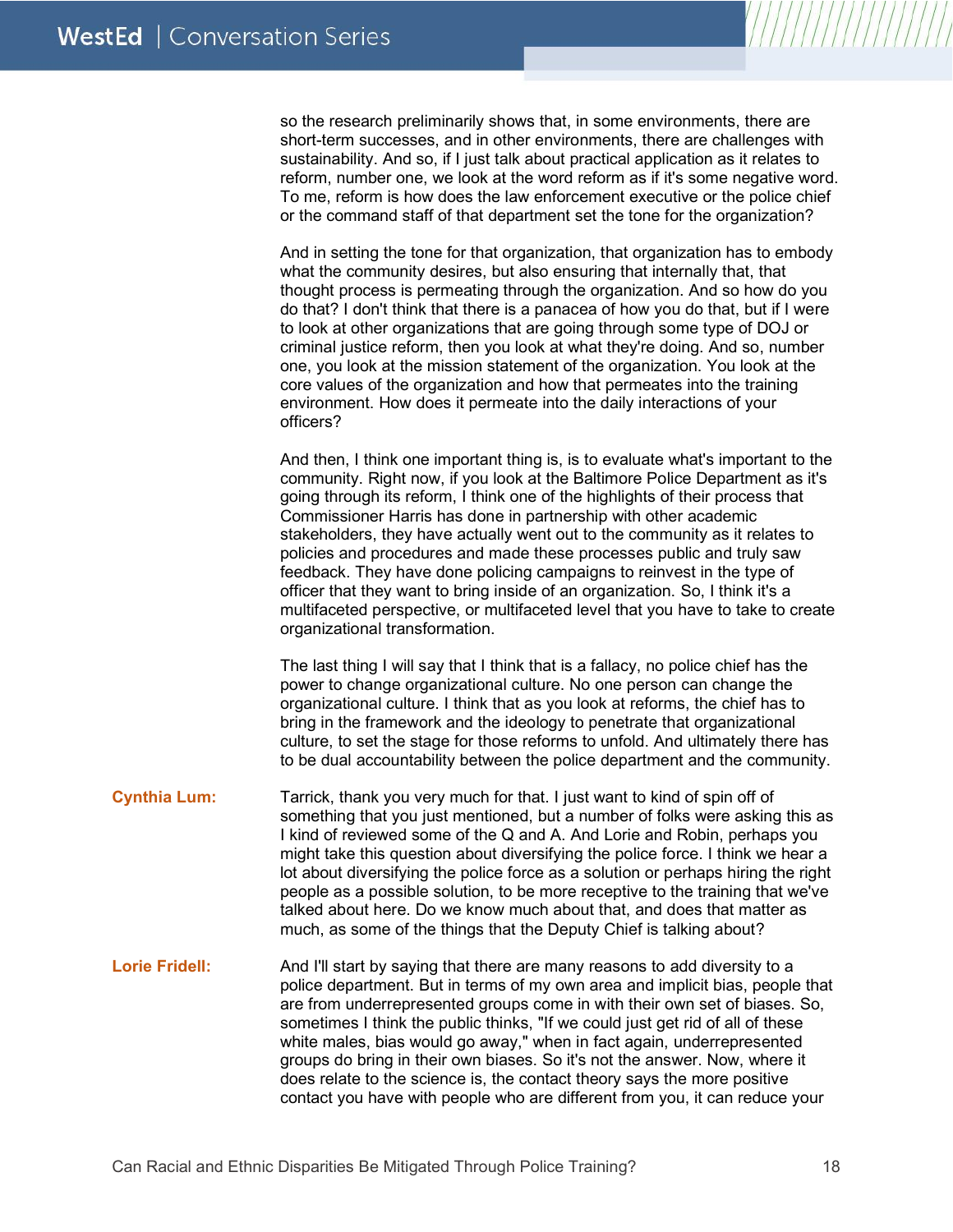biases. So, if your partner is Muslim or transgender or something like that, that could have a bias reducing aspect. But I know we have a little bit of time, so let me turn to Robin.

**Robin Engel:** Well, I think a lot of the research has really looked at differences in officer behavior related to demographics. But what we have neglected is how citizens respond to officers with different demographics. And so, that's really, I think, where we need more work and better understanding that if citizens are being received by someone who looks like them, who is involved in their community, someone that they recognize, that the interaction might be very different, just based on the ways that both the citizen and the officer respond. So, I think we're very limited when we just look at studies to say, "Well, are male officers more likely to use force than female officers?"

> Well, how are the citizens responding to female versus male officers? That's what we really need to be taking a look at. And the final thing I'll say about diversifying police agencies, obviously this is a crucial area where we need more research. How and why are minority candidates falling out of the process? Informed, in terms of recruitment, and what types of folks are we trying to bring into the law enforcement profession, not just by demographics, but by attitudes and background and all of these other things. So, I think there's great opportunity here. And I would reach out to my colleagues and say let's build a research base that can be really valuable for our law enforcement executives.

**Cynthia Lum:** Thanks so much, Robin, for that. I guess I'll end with one question that seemed to be raised by a few folks in the Q and A, which is a bit of an academic question, but it's so important. Talking about data, and I think data is very limited with regards to measuring and studying the outcome that we are all talking about today, that is disparity or perceptions of disparity. And I'm wondering if any of you have any experience with agencies who have been successful in trying to improve their data collection in this area, given that there is no national data collection on certain topics that we've been talking about today. And what are some initial steps that agencies, not just police agencies, but other agencies, schools, and other public service agencies might take to improve their data collection so that we can in fact see if any of this is effective?

### **Robin Engle:** I'll take a stab at that very quickly. It may seem small, but I think it's, the larger point is important here. We're seeing some agencies that are now collecting information about the use of de-escalation skills and tactics in the field. So not just use of force, but whether or not de-escalation was used during those encounters. And I think this is important for two reasons. First, of course, we can gather additional information about officer performance and assess what's working. But secondly, it reinforces to the officers that this is important to management, that this is an expectation of your work.

When you have to fill out a form every time and indicate whether or not you used these particular skills or tactics, it sends that message to help change that organizational culture because we all know we need a holistic approach. It's not just about training. It has to involve data collection, it has to involve field supervisors, changes in policies, and all of these things have to work